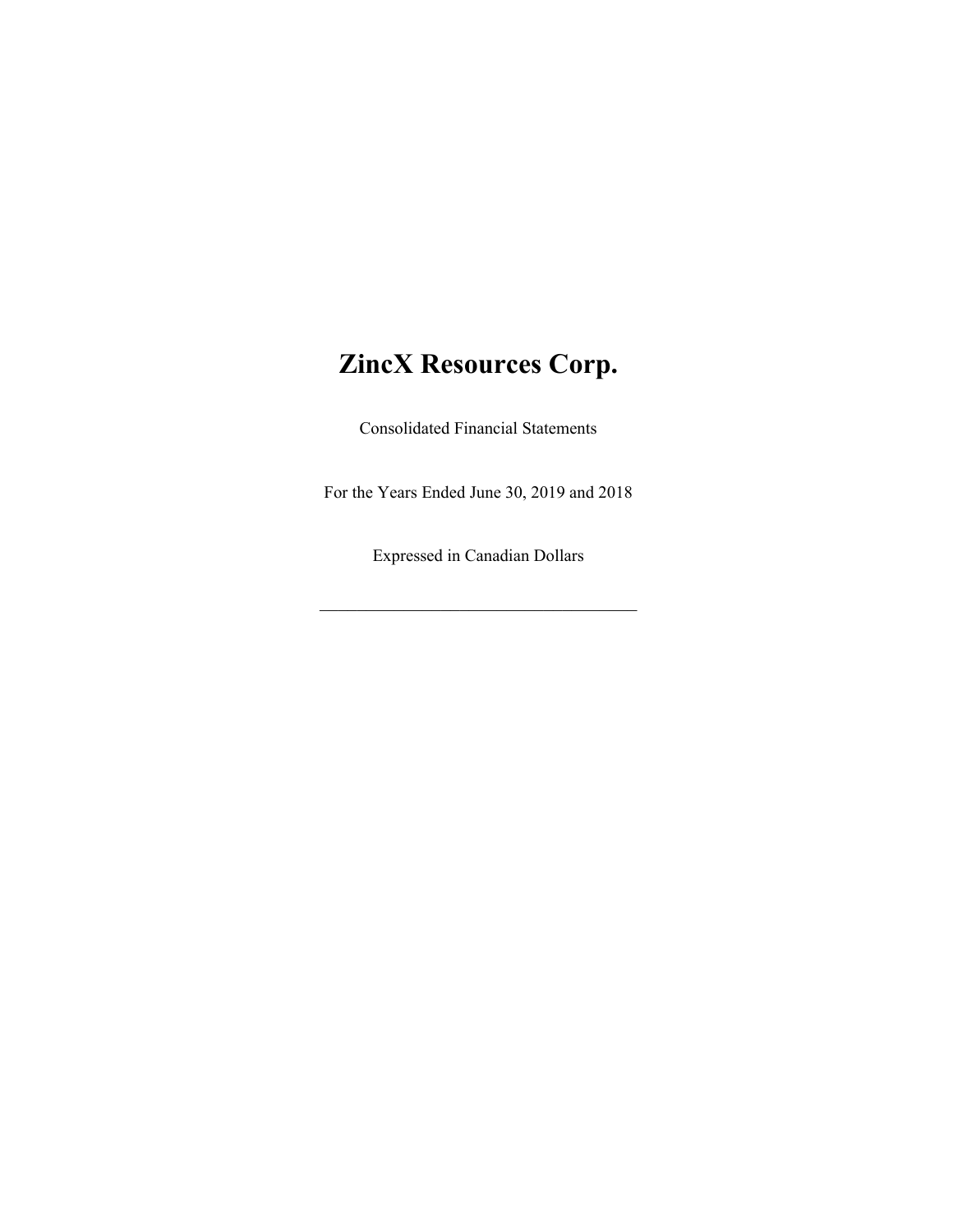# **ZincX Resources Corp.**

| Index                                                        | Page     |
|--------------------------------------------------------------|----------|
|                                                              |          |
|                                                              |          |
|                                                              |          |
|                                                              |          |
|                                                              |          |
| Independent Auditors' Report                                 | 3        |
|                                                              |          |
| <b>Consolidated Financial Statements</b>                     |          |
| <b>Consolidated Statements of Financial Position</b>         | 5        |
| Consolidated Statement of Changes in Equity                  | 6        |
| Consolidated Statements of Operations and Comprehensive Loss | 7        |
| <b>Consolidated Statements of Cash Flows</b>                 | 8        |
| Notes to Consolidated Financial Statements                   | $9 - 36$ |
|                                                              |          |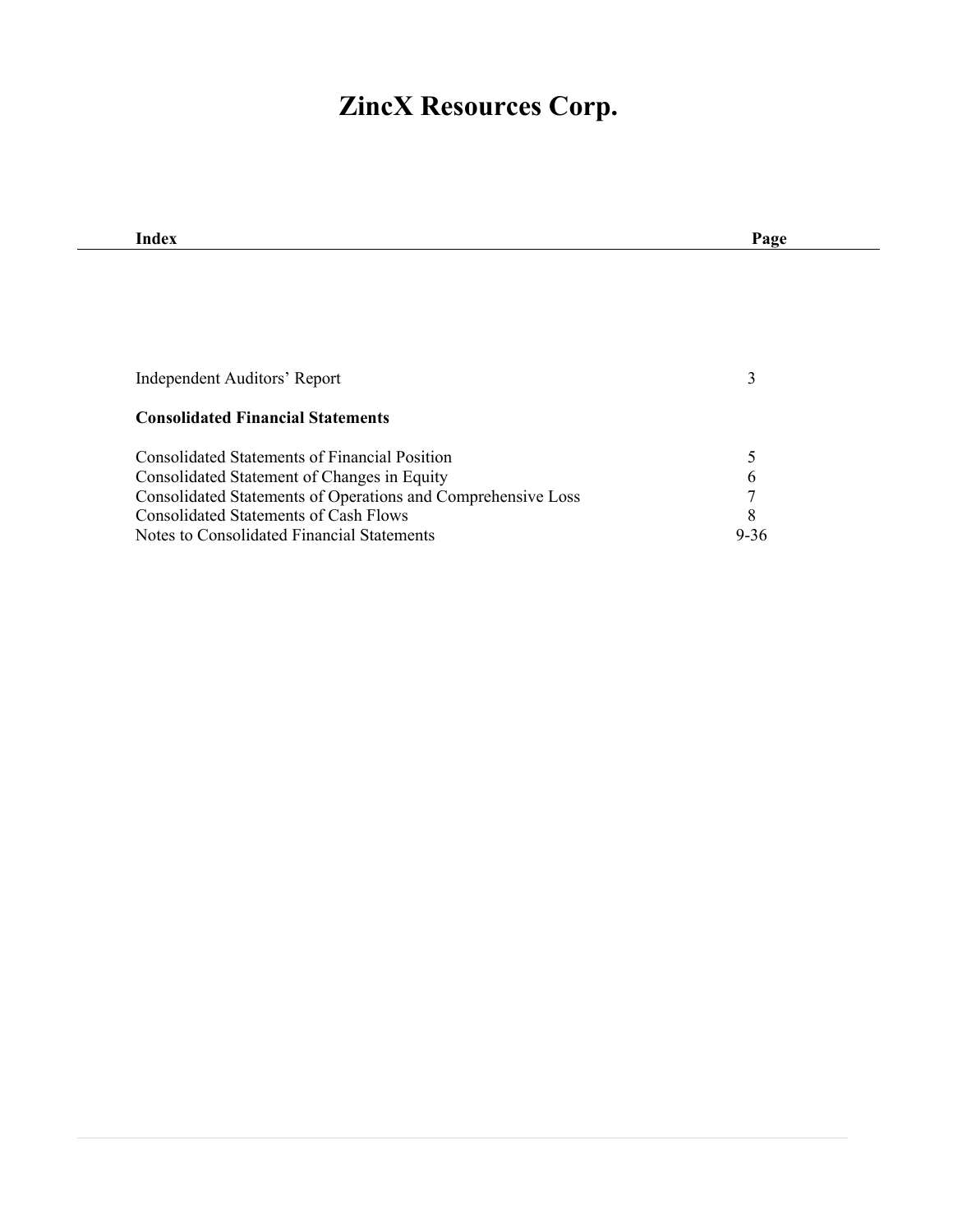# $D_{\text{AVIDSON}} \&$  COMPANY LLP  $\_\_\_\_\$ Chartered Professional Accountants  $\_\_\$

# **INDEPENDENT AUDITOR'S REPORT**

To the Shareholders of ZincX Resources Corp.

#### *Opinion*

We have audited the accompanying consolidated financial statements of ZincX Resources Corp. (the "Company"), which comprise the consolidated statements of financial position as at June 30, 2019 and 2018, and the consolidated statements of changes in equity, operations and comprehensive loss, and cash flows for the years then ended, and notes to the consolidated financial statements, including a summary of significant accounting policies.

In our opinion, these consolidated financial statements present fairly, in all material respects, the financial position of the Company as at June 30, 2019 and 2018, and its financial performance and its cash flows for the years then ended in accordance with International Financial Reporting Standards ("IFRS").

#### *Basis for Opinion*

We conducted our audits in accordance with Canadian generally accepted auditing standards. Our responsibilities under those standards are further described in the Auditor's Responsibilities for the Audit of the Consolidated Financial Statements section of our report. We are independent of the Company in accordance with the ethical requirements that are relevant to our audit of the consolidated financial statements in Canada, and we have fulfilled our other ethical responsibilities in accordance with these requirements. We believe that the audit evidence we have obtained in our audits is sufficient and appropriate to provide a basis for our opinion.

#### *Other Information*

Management is responsible for the other information. The other information obtained at the date of this auditor's report includes Management's Discussion and Analysis.

Our opinion on the consolidated financial statements does not cover the other information and we do not express any form of assurance conclusion thereon.

In connection with our audit of the consolidated financial statements, our responsibility is to read the other information and, in doing so, consider whether the other information is materially inconsistent with the consolidated financial statements or our knowledge obtained in the audit, or otherwise appears to be materially misstated.

We obtained Management's Discussion and Analysis prior to the date of this auditor's report. If, based on the work we have performed, we conclude that there is a material misstatement of this other information, we are required to report that fact. We have nothing to report in this regard.

#### *Responsibilities of Management and Those Charged with Governance for the Consolidated Financial Statements*

Management is responsible for the preparation and fair presentation of the consolidated financial statements in accordance with IFRS, and for such internal control as management determines is necessary to enable the preparation of consolidated financial statements that are free from material misstatement, whether due to fraud or error.

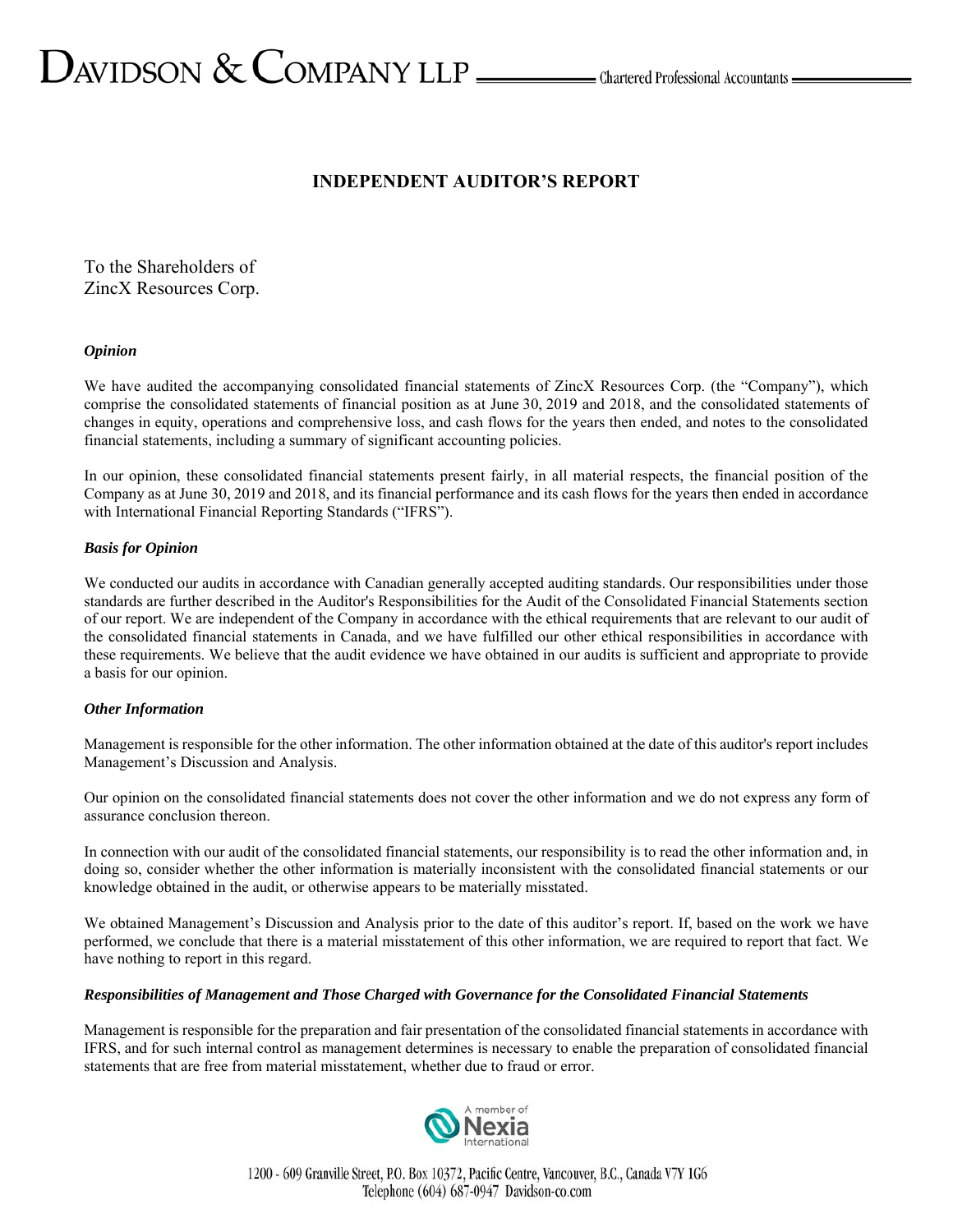In preparing the consolidated financial statements, management is responsible for assessing the Company's ability to continue as a going concern, disclosing, as applicable, matters related to going concern and using the going concern basis of accounting unless management either intends to liquidate the Company or to cease operations, or has no realistic alternative but to do so.

Those charged with governance are responsible for overseeing the Company's financial reporting process.

#### *Auditor's Responsibilities for the Audit of the Consolidated Financial Statements*

Our objectives are to obtain reasonable assurance about whether the consolidated financial statements as a whole are free from material misstatement, whether due to fraud or error, and to issue an auditor's report that includes our opinion. Reasonable assurance is a high level of assurance, but is not a guarantee that an audit conducted in accordance with Canadian generally accepted auditing standards will always detect a material misstatement when it exists. Misstatements can arise from fraud or error and are considered material if, individually or in the aggregate, they could reasonably be expected to influence the economic decisions of users taken on the basis of these consolidated financial statements.

As part of an audit in accordance with Canadian generally accepted auditing standards, we exercise professional judgment and maintain professional skepticism throughout the audit. We also:

- Identify and assess the risks of material misstatement of the consolidated financial statements, whether due to fraud or error, design and perform audit procedures responsive to those risks, and obtain audit evidence that is sufficient and appropriate to provide a basis for our opinion. The risk of not detecting a material misstatement resulting from fraud is higher than for one resulting from error, as fraud may involve collusion, forgery, intentional omissions, misrepresentations, or the override of internal control.
- Obtain an understanding of internal control relevant to the audit in order to design audit procedures that are appropriate in the circumstances, but not for the purpose of expressing an opinion on the effectiveness of the Company's internal control.
- Evaluate the appropriateness of accounting policies used and the reasonableness of accounting estimates and related disclosures made by management.
- Conclude on the appropriateness of management's use of the going concern basis of accounting and, based on the audit evidence obtained, whether a material uncertainty exists related to events or conditions that may cast significant doubt on the Company's ability to continue as a going concern. If we conclude that a material uncertainty exists, we are required to draw attention in our auditor's report to the related disclosures in the consolidated financial statements or, if such disclosures are inadequate, to modify our opinion. Our conclusions are based on the audit evidence obtained up to the date of our auditor's report. However, future events or conditions may cause the Company to cease to continue as a going concern.
- Evaluate the overall presentation, structure and content of the consolidated financial statements, including the disclosures, and whether the consolidated financial statements represent the underlying transactions and events in a manner that achieves fair presentation.
- Obtain sufficient appropriate audit evidence regarding the financial information of the entities or business activities within the Company to express an opinion on the consolidated financial statements. We are responsible for the direction, supervision and performance of the group audit. We remain solely responsible for our audit opinion.

We communicate with those charged with governance regarding, among other matters, the planned scope and timing of the audit and significant audit findings, including any significant deficiencies in internal control that we identify during our audit.

We also provide those charged with governance with a statement that we have complied with relevant ethical requirements regarding independence, and to communicate with them all relationships and other matters that may reasonably be thought to bear on our independence, and where applicable, related safeguards.

The engagement partner on the audit resulting in this independent auditor's report is Grant P. Block.

# **"DAVIDSON & COMPANY LLP"**

Vancouver, Canada Chartered Professional Accountants

October 16, 2019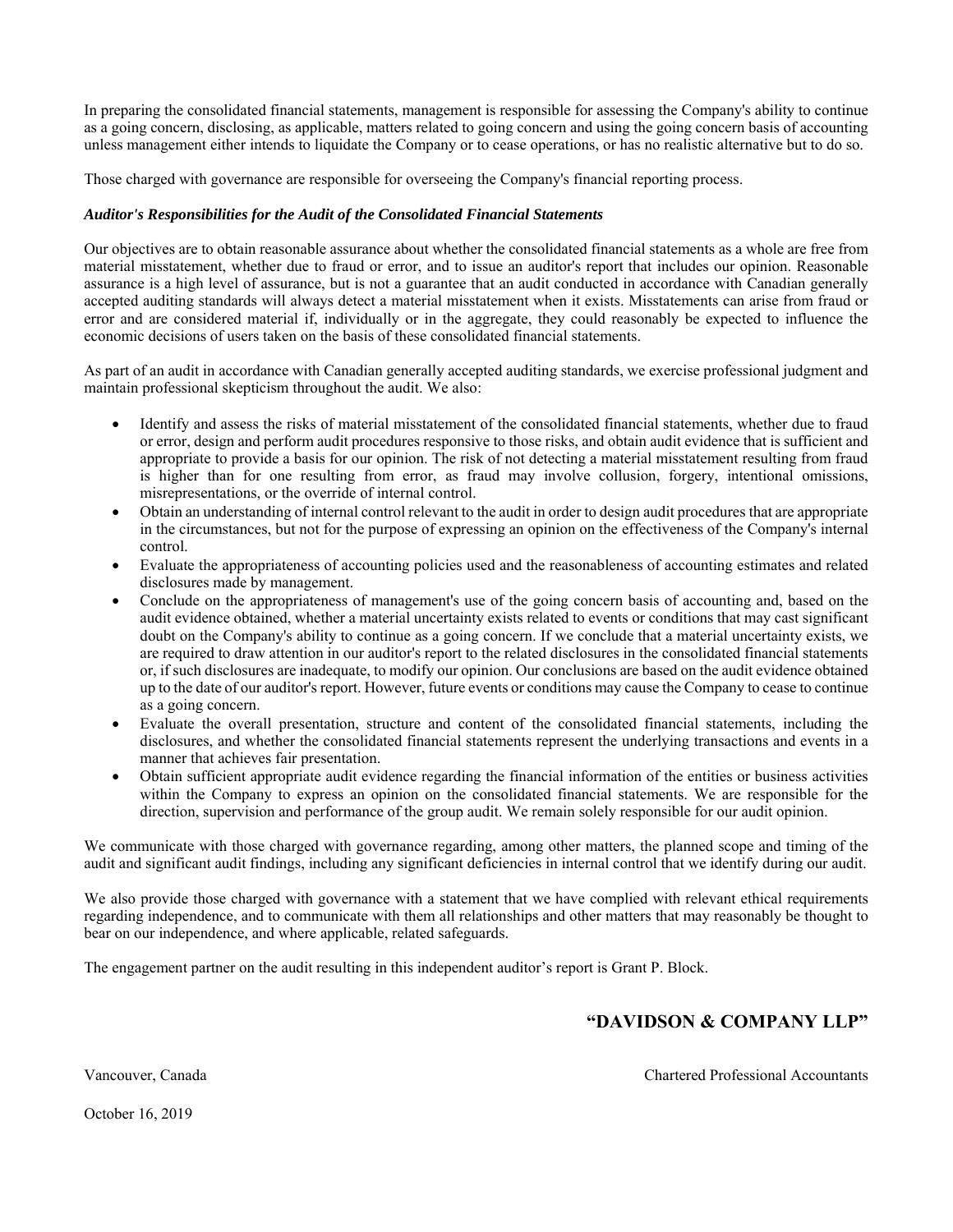Consolidated Statements of Financial Position As at June 30, 2019 and 2018 (Expressed in Canadian Dollars)

|                                        | <b>Notes</b>   | 2019                   | 2018             |
|----------------------------------------|----------------|------------------------|------------------|
| <b>Assets</b>                          |                |                        |                  |
| Current assets                         |                |                        |                  |
| Cash                                   |                | $\mathbf S$<br>802,671 | 1,148,880<br>\$  |
| Receivables                            | 3              | 32,789                 | 45,171           |
| Loan receivable                        | $\overline{4}$ |                        | 118,466          |
| Prepaid expenses                       |                | 60,641                 | 65,439           |
| Marketable securities                  | 5              | 41,875                 | 57,150           |
| Investments                            | 6              | 2,524,460              | 4,004,314        |
|                                        |                | 3,462,436              | 5,439,420        |
| Other assets                           | 7              | 332,500                | 332,500          |
| Equipment and leasehold improvements   | 10             | 197,343                | 265,438          |
| Exploration and evaluation assets      | 11             | 74,848,548             | 73,068,056       |
|                                        |                | \$<br>78,840,827       | \$<br>79,105,414 |
| <b>Liabilities</b>                     |                |                        |                  |
| <b>Current</b> liabilities             |                |                        |                  |
| Trade payables and accrued liabilities | $8\,$          | \$<br>483,840          | \$<br>417,914    |
| Flow-through premium liability         | 9              | 241,445                | 232,453          |
|                                        |                | 725,285                | 650,367          |
| Deferred income tax liability          | 13             | 1,608,000              | 1,613,000        |
| <b>Equity</b>                          |                |                        |                  |
| Capital stock                          | 12             | 101,755,665            | 100,855,264      |
| Reserves                               | 12             | 14,893,488             | 14,472,792       |
| Deficit                                |                | (40, 141, 611)         | (38, 479, 278)   |
| Accumulated other comprehensive loss   |                |                        | (6, 731)         |
|                                        |                | 76,507,542             | 76,842,047       |
|                                        |                | \$<br>78,840,827       | \$<br>79,105,414 |

**Nature and continuance of operations** (Note 1)

The accompanying notes form an integral part of these consolidated financial statements. Approved on behalf of the Board of Directors:

*"Peeyush Varshney" "Marco Strub"*  Director Director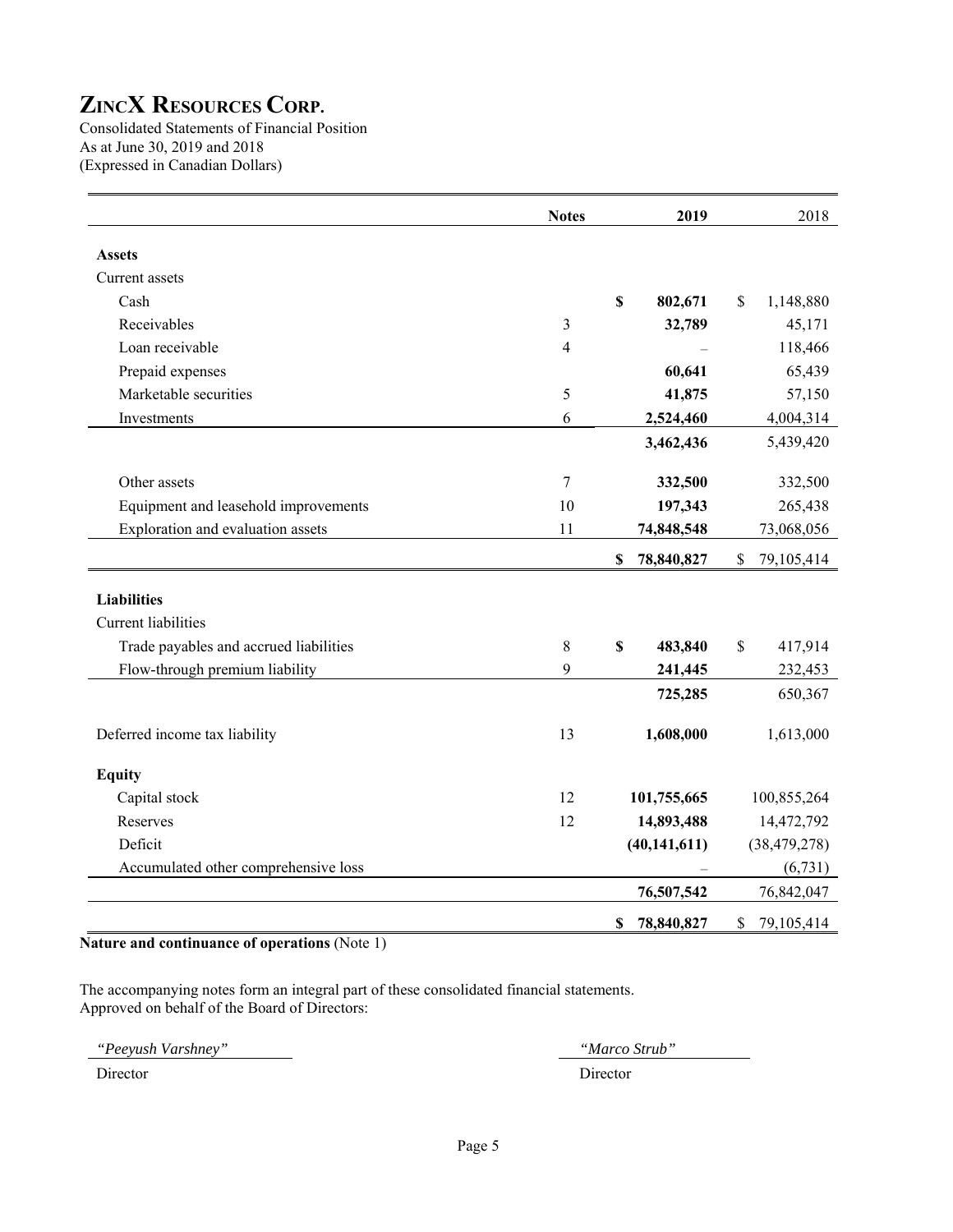Consolidated Statement of Changes in Equity

(Expressed in Canadian Dollars)

|                                               |       | Capital Stock                 |                              |                          |   |                           |    |                          |                    |                                                      |               |                     |
|-----------------------------------------------|-------|-------------------------------|------------------------------|--------------------------|---|---------------------------|----|--------------------------|--------------------|------------------------------------------------------|---------------|---------------------|
|                                               | Note  | Number of<br>common<br>shares | Number of<br>treasury shares | Common shares<br>Amount  |   | Treasury shares<br>Amount |    | Reserves<br>(Note 12)    | Deficit            | Accumulated<br>other<br>comprehensive<br>gain (loss) |               | <b>Total Equity</b> |
| Balance, June 30, 2017                        |       | 163,607,783                   | $(564,000)$ \$               | 100,896,175              | S | (184, 381)                | S  | 13,700,878               | $$ (36,660,295) \$ | 12,431                                               | \$            | 77,764,808          |
| Treasury shares repurchased                   | 12    | $\overline{\phantom{m}}$      | (1,828,500)                  | $\frac{1}{2}$            |   | (527, 567)                |    |                          |                    |                                                      |               | (527, 567)          |
| Treasury shares cancelled                     | 12    | (1,611,000)                   | 1,611,000                    | (1,012,627)              |   | 499,367                   |    | 513,260                  |                    |                                                      |               |                     |
| Flow-through private placements               | 12    | 4,112,900                     | $\equiv$                     | 1,521,773                |   | $\qquad \qquad -$         |    |                          |                    | $\overline{\phantom{0}}$                             |               | 1,521,773           |
| Flow-through premium liability                | 9     |                               |                              | (304, 355)               |   |                           |    |                          |                    |                                                      |               | (304, 355)          |
| Share issuance costs                          | 12    |                               |                              | (100, 903)               |   |                           |    |                          |                    |                                                      |               | (100, 903)          |
| Exercise of share options                     | 12    | 60,000                        | $\equiv$                     | 67,782                   |   | $\overline{\phantom{m}}$  |    | (53,982)                 |                    | $\overline{\phantom{m}}$                             |               | 13,800              |
| Share-based compensation                      | 12    |                               |                              |                          |   | $\equiv$                  |    | 312,636                  |                    |                                                      |               | 312,636             |
| Change in fair value of securities            | 5     |                               |                              |                          |   |                           |    |                          |                    | (19,162)                                             |               | (19, 162)           |
| Net loss for the year                         |       |                               |                              |                          |   | $\overline{\phantom{m}}$  |    | $\overline{\phantom{0}}$ | (1,818,983)        | $\overline{\phantom{m}}$                             |               | (1,818,983)         |
| Balance, June 30, 2018                        |       | 166,169,683                   | (781, 500)                   | 101,067,845              |   | (212, 581)                |    | 14,472,792               | (38, 479, 278)     | (6,731)                                              |               | 76,842,047          |
| Treasury shares cancelled                     | 12    | (781,500)                     | 781,500                      | (475,540)                |   | 212,581                   |    | 262,959                  |                    |                                                      |               |                     |
| Flow-through private placements               | 12(b) | 3,568,692                     |                              | 1,391,790                |   |                           |    |                          |                    |                                                      |               | 1,391,790           |
| Flow-through premium liability                | 9     |                               | $\overline{\phantom{0}}$     | (360, 166)               |   |                           |    |                          |                    | $\overline{\phantom{m}}$                             |               | (360, 166)          |
| Share issuance costs                          | 12(b) |                               | $\overline{\phantom{0}}$     | (74, 109)                |   |                           |    |                          |                    |                                                      |               | (74, 109)           |
| Exercise of share options                     | 12    | 142,500                       | $\overline{\phantom{a}}$     | 84,845                   |   | $\overline{\phantom{0}}$  |    | (48, 820)                |                    |                                                      |               | 36,025              |
| Exercise of warrants                          | 12    | 220,000                       | $\overline{\phantom{0}}$     | 121,000                  |   | $\equiv$                  |    |                          |                    | $\overline{\phantom{0}}$                             |               | 121,000             |
| Share-based compensation                      | 12    |                               | $\overline{\phantom{0}}$     | $\overline{\phantom{m}}$ |   | $\overline{\phantom{m}}$  |    | 206,557                  |                    |                                                      |               | 206,557             |
| Reclassification on the adoption<br>of IFRS 9 |       |                               |                              |                          |   |                           |    |                          | (6,731)            | 6,731                                                |               |                     |
| Net loss for the year                         |       |                               |                              |                          |   |                           |    |                          | (1,655,602)        |                                                      |               | (1,655,602)         |
| <b>Balance, June 30, 2019</b>                 |       | 169,319,375                   |                              | 101,755,665<br>$-$ \$    | S | $\overline{\phantom{m}}$  | \$ | 14,893,488               | $$ (40,141,611) \$ | $\qquad \qquad -$                                    | <sup>\$</sup> | 76,507,542          |

The accompanying notes form an integral part of these consolidated financial statements.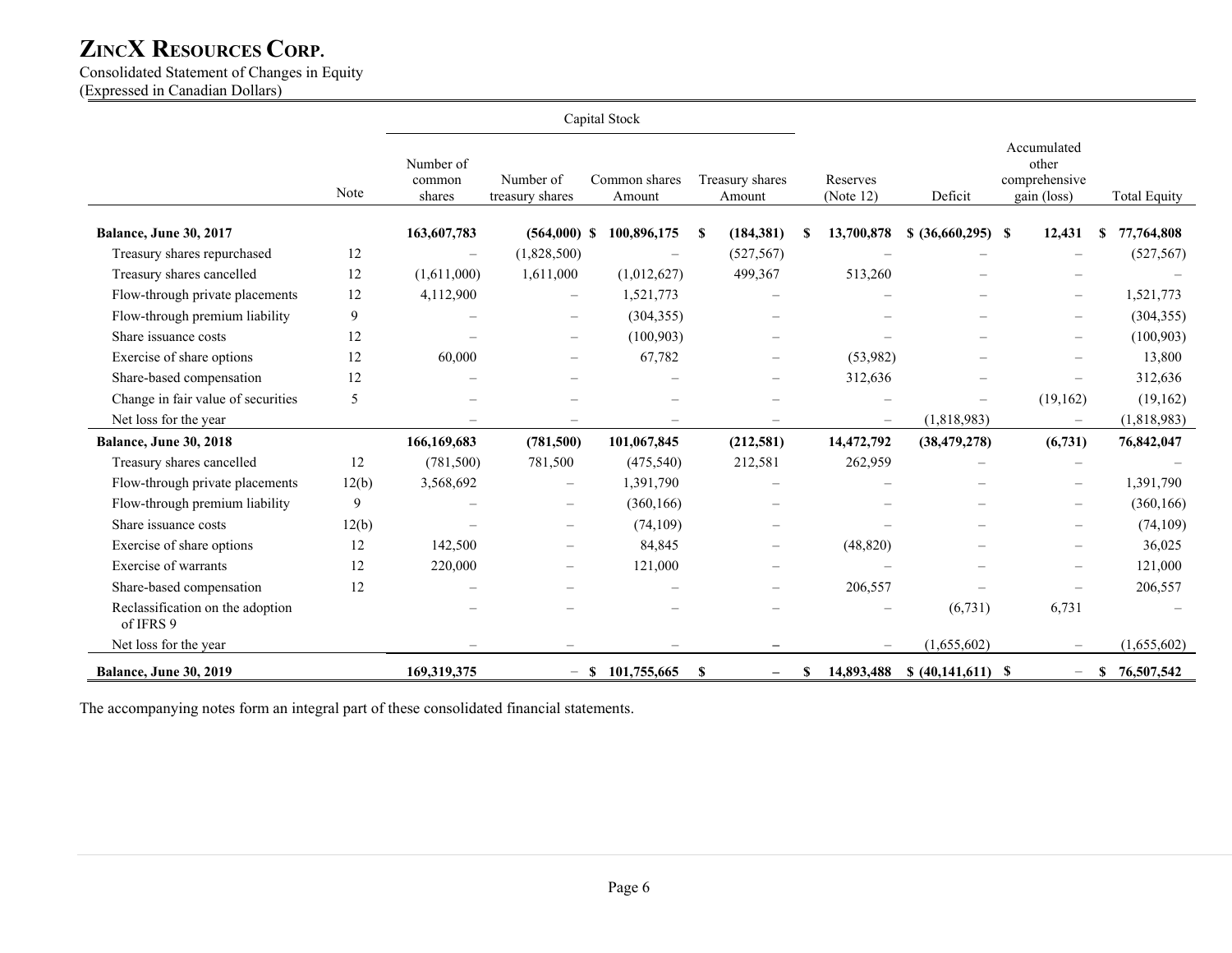Consolidated Statements of Operations and Comprehensive Loss For the years ended June 30, (Expressed in Canadian Dollars)

|                                                                             | Notes                    |                           | 2019        | 2018              |
|-----------------------------------------------------------------------------|--------------------------|---------------------------|-------------|-------------------|
| <b>ADMINISTRATION EXPENSES</b>                                              |                          |                           |             |                   |
| Administration                                                              | 15                       | \$                        | 60,000      | \$<br>60,000      |
| <b>Bonuses</b>                                                              | 15                       |                           | 30,256      | 42,084            |
| Consulting                                                                  | 15                       |                           | 160,588     | 357,965           |
| Depreciation                                                                | 10                       |                           | 2,438       | 2,657             |
| Directors fees                                                              | 15                       |                           | 20,000      | 40,000            |
| Flow-through taxes                                                          | 9                        |                           | 14,941      | 5,838             |
| Interest and bank charges                                                   |                          |                           | 1,299       | 1,665             |
| Investor relations                                                          |                          |                           | 1,630       | 4,984             |
| Management fees                                                             | 15                       |                           | 354,000     | 354,000           |
| Marketing expenses                                                          |                          |                           | 247,237     | 189,851           |
| Office and miscellaneous                                                    |                          |                           | 82,288      | 85,992            |
| Professional fees                                                           |                          |                           | 51,995      | 56,089            |
| Regulatory fees                                                             |                          |                           | 30,416      | 21,717            |
| Rent                                                                        |                          |                           | 96,532      | 97,042            |
| Share-based compensation                                                    | 12                       |                           | 206,557     | 312,636           |
| Transfer agent fees                                                         |                          |                           | 10,106      | 9,567             |
| Travel and promotion                                                        |                          |                           | 142,195     | 216,617           |
| Wages and benefits                                                          |                          |                           | 451,839     | 454,490           |
|                                                                             |                          |                           | (1,964,317) | (2,313,194)       |
| Interest income                                                             |                          |                           | 93,390      | 105,782           |
| Impairment allowance                                                        | $\overline{\mathcal{A}}$ |                           | (128, 466)  |                   |
| Gain on sale of marketable securities                                       | 5                        |                           |             | 18,395            |
| Adjustment for change in fair value of marketable securities                | 5                        |                           | (15, 275)   |                   |
| Other income                                                                |                          |                           | 2,892       |                   |
|                                                                             |                          |                           | (47, 459)   | 124,177           |
|                                                                             |                          |                           |             |                   |
| Loss before income taxes                                                    |                          |                           | (2,011,776) | (2,189,017)       |
| Deferred income tax recovery                                                | 13                       |                           | 356,174     | 370,034           |
| Net loss for the year                                                       |                          |                           | (1,655,602) | (1,818,983)       |
| Adjustment for change in fair value of marketable securities                | 5                        |                           |             | (19, 162)         |
| Comprehensive loss for the year                                             |                          | $\boldsymbol{\mathsf{S}}$ | (1,655,602) | \$<br>(1,838,145) |
| Basic and diluted loss per common share                                     |                          | $\boldsymbol{\mathsf{S}}$ | (0.01)      | \$<br>(0.01)      |
| Weighted average number of common shares outstanding<br>- basic and diluted |                          |                           | 167,962,762 | 165,672,290       |

The accompanying notes form an integral part of these consolidated financial statements.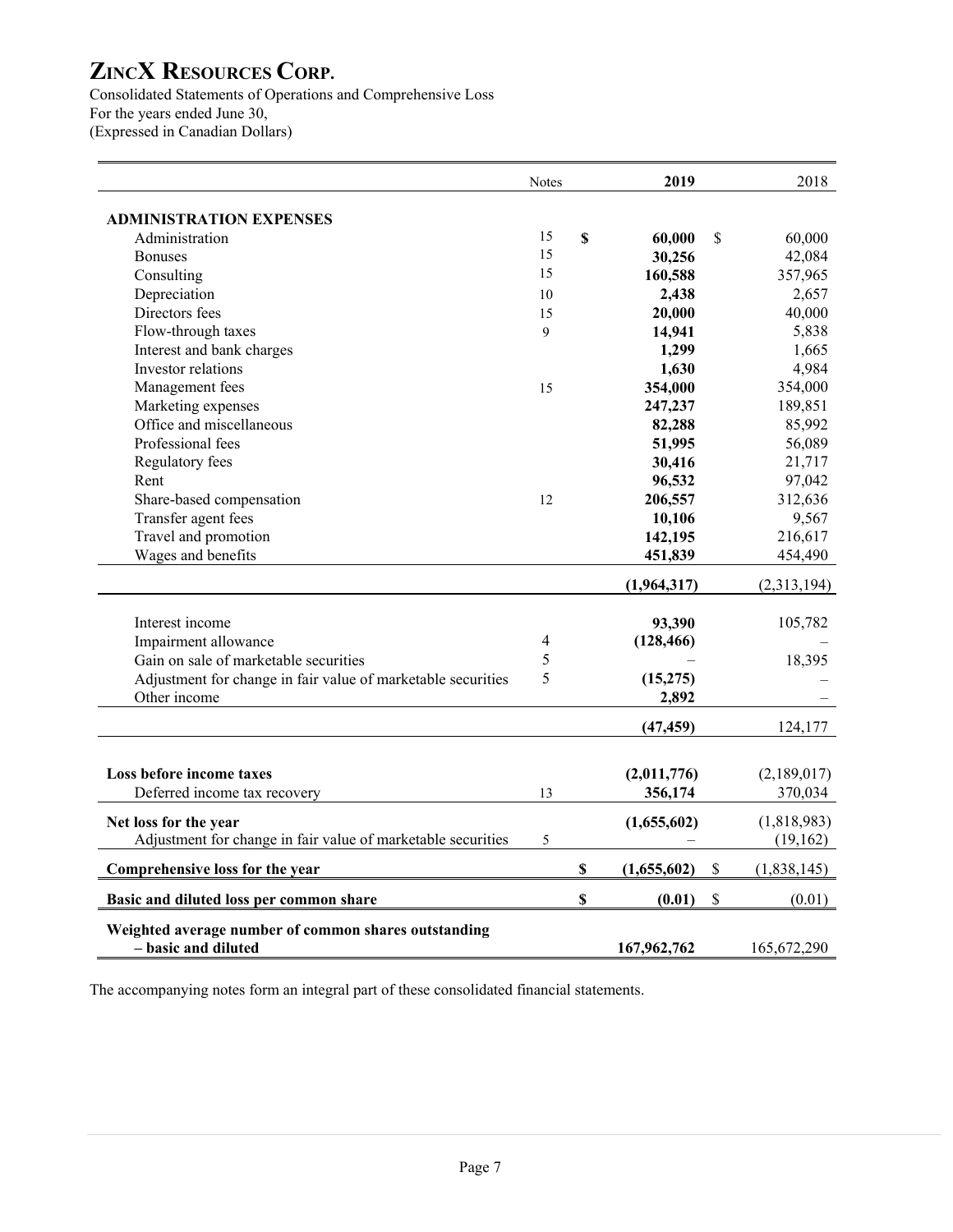Consolidated Statements of Cash Flows For the years ended June 30, (Expressed in Canadian Dollars)

|                                                                 | <b>Notes</b>   | 2019              | 2018        |
|-----------------------------------------------------------------|----------------|-------------------|-------------|
| <b>CASH FLOWS FROM OPERATING ACTIVITIES</b>                     |                |                   |             |
| Net loss for the year                                           | $\mathbf S$    | (1,655,602)<br>\$ | (1,818,983) |
| Items not affecting cash:                                       |                |                   |             |
| Depreciation                                                    | 10             | 2,438             | 2,657       |
| Flow-through taxes accrued                                      | 9              | 10,451            | 5,838       |
| Share-based compensation                                        | 12             | 206,557           | 312,636     |
| Gain on sale of marketable securities                           | 5              |                   | (18, 395)   |
| Deferred income tax recovery                                    | 9              | (356, 174)        | (370, 034)  |
| Adjustment for change in fair value of<br>marketable securities |                | 15,275            |             |
| Impairment allowance on loan receivable                         |                | 128,466           |             |
| Accrued interest on loan receivable                             | $\overline{4}$ | (10,000)          | (10,000)    |
| Accrued interest on investments                                 |                | (57,708)          | (61, 353)   |
| Changes in non-cash working capital items:                      |                |                   |             |
| Receivables                                                     |                | 12,382            | (2,008)     |
| Prepaid expenses                                                |                | 4,798             | 81,436      |
| Trade payables and accrued liabilities                          |                | (23, 340)         | 10,656      |
| Cash used in operating activities                               |                | (1,722,457)       | (1,867,550) |
| <b>CASH FLOWS FROM INVESTING ACTIVITIES</b>                     |                |                   |             |
| Marketable securities, net                                      | 5              |                   | 58,525      |
| Proceeds from GIC investments                                   | 6              | 1,537,562         | 70,062      |
| Equipment and leasehold improvements                            | 10             | (2,375)           | (35, 397)   |
| Exploration and evaluation asset costs                          | 11             | (1,633,645)       | (3,053,762) |
| JV partner contribution in lieu of expenditures                 | 11             |                   | 445,598     |
| METC recovered                                                  | 11             |                   | 159,876     |
| Cash used in investing activities                               |                | (98, 458)         | (2,355,098) |
|                                                                 |                |                   |             |
| <b>CASH FLOWS FROM FINANCING ACTIVITIES</b>                     |                |                   |             |
| Issuance of capital stock, net of issuance costs                | 12             | 1,474,706         | 1,434,670   |
| Treasury shares repurchased                                     | 12             |                   | (527, 567)  |
| Cash provided by financing activities                           |                | 1,474,706         | 907,103     |
| Change in cash during the year                                  |                | (346,209)         | (3,315,545) |
| Cash, beginning of year                                         |                | 1,148,880         | 4,464,425   |
| Cash, end of year                                               | \$             | \$<br>802,671     | 1,148,880   |

Supplemental disclosure with respect to cash flows (Note 14)

The accompanying notes form an integral part of these consolidated financial statements.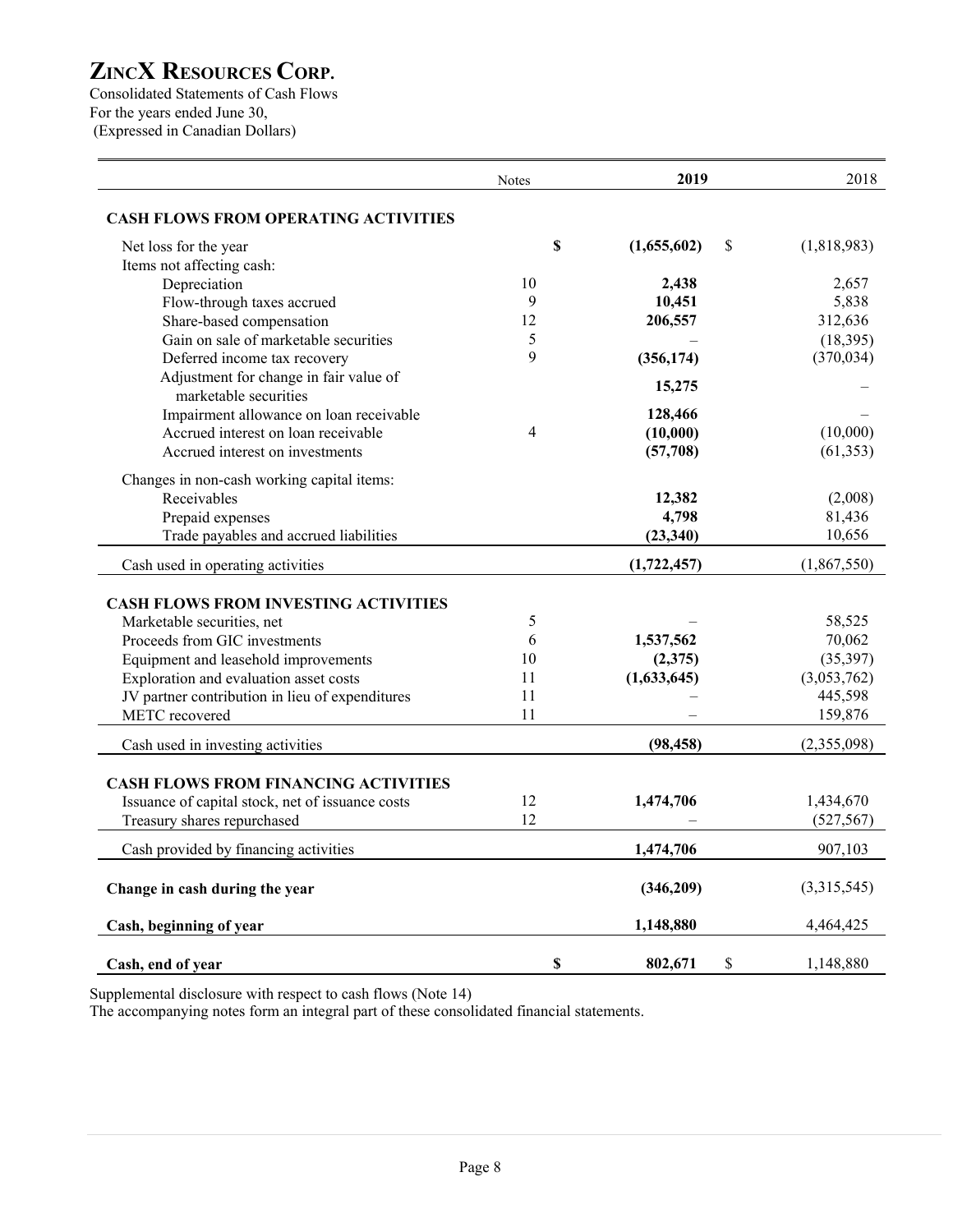Notes to Consolidated Financial Statements For the years ended June 30, 2019 and 2018 (Expressed in Canadian Dollars, unless otherwise stated)

# **1. NATURE AND CONTINUANCE OF OPERATIONS**

ZincX Resources Corp. (the "Company") is incorporated under the laws of the Province of British Columbia. The Company operates in one business segment, that being the exploration and evaluation of resource properties in Canada, and has not yet determined whether these properties contain ore reserves that are economically recoverable. The recoverability of the amounts shown for exploration and evaluation assets is dependent upon the existence of economically recoverable reserves, the ability of the Company to obtain necessary financing to complete their development, and upon future profitable production.

Effective May 7, 2018, the Company changed its name from Canada Zinc Metals Corp. to ZincX Resources Corp. and commenced trading its shares on the TSX Venture Exchange ("TSX-V") under the new name and symbol ZNX.

The Company's head office and principal address is Suite 2050-1055 West Georgia Street, PO Box 11121, Royal Centre, Vancouver, BC V6E 3P3. The registered and records office is Suite 400, 725 Granville Street, Vancouver, BC V7Y 1G5.

These consolidated financial statements have been prepared on a going concern basis, which presumes that the Company will be able to realize its assets and discharge its liabilities in the normal course of business for the foreseeable future. The Company has incurred losses since its inception and the ability of the Company to continue as a going-concern depends upon its ability to raise adequate financing and to commence profitable operations in the future.

While the Company has been successful in obtaining its required financing in the past, mainly through the issuance of equity capital, there is no assurance that such financing will be available or be available on favorable terms. An inability to raise additional financing may impact the future assessment of the Company as a going concern. The consolidated financial statements do not include adjustments to amounts and classifications of assets and liabilities that might be necessary should the Company be unable to continue operations.

At June 30, 2019, the Company has a positive working capital position of \$2,737,151 (2018 - \$4,789,053). Management believes the Company has sufficient working capital to maintain its operations and its exploration activities for the next fiscal year.

# **2. SIGNIFICANT ACCOUNTING POLICIES AND BASIS OF PREPARATION**

These financial statements were authorized for issue on October 16, 2019 by the directors of the Company.

# *Statement of compliance*

These consolidated financial statements, including comparatives, have been prepared in accordance with International Financial Reporting Standards ("IFRS") as issued by the International Accounting Standards Board ("IASB") and Interpretations issued by the International Financial Reporting Interpretations Committee ("IFRIC").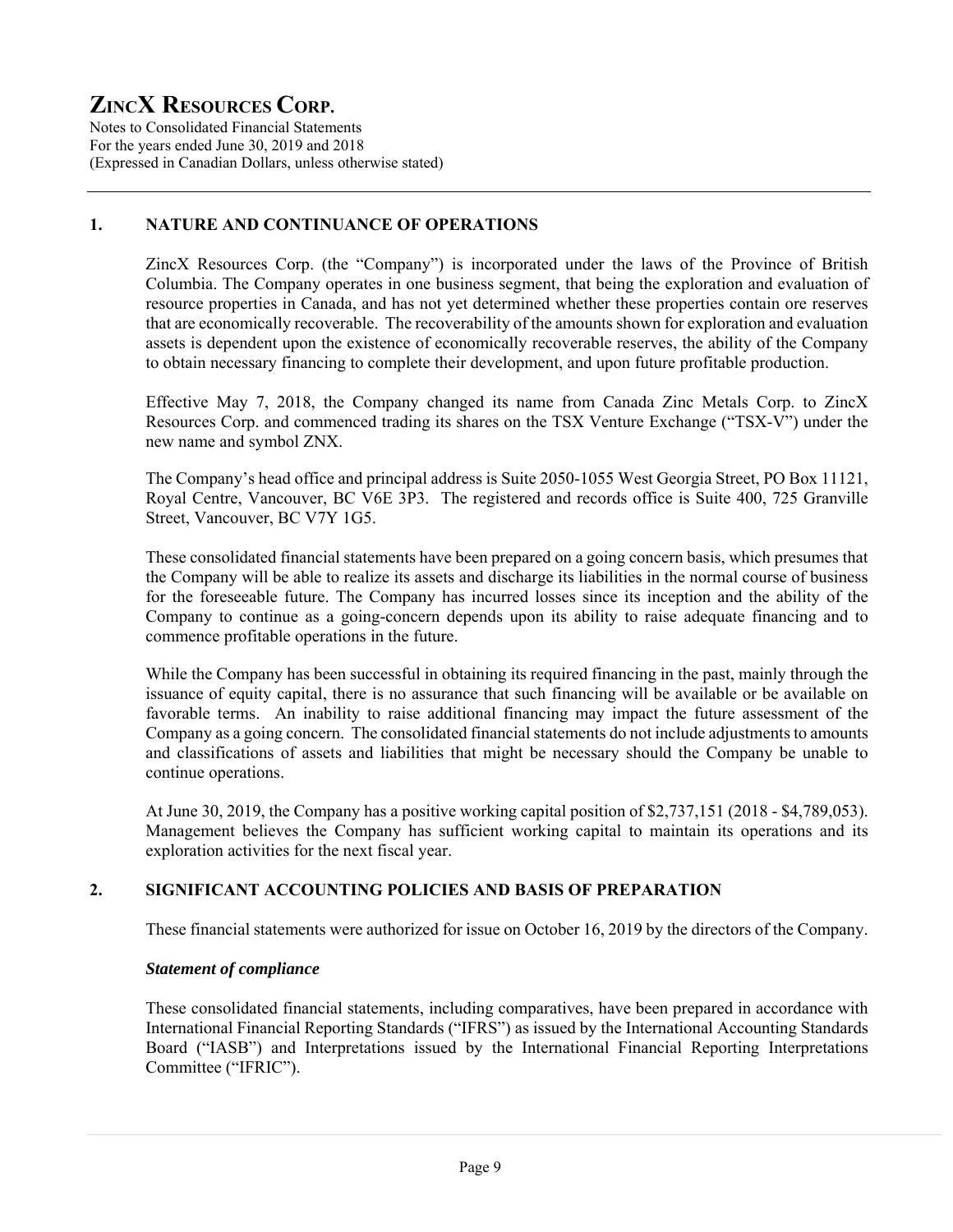Notes to Consolidated Financial Statements For the years ended June 30, 2019 and 2018 (Expressed in Canadian Dollars, unless otherwise stated)

# **2. SIGNIFICANT ACCOUNTING POLICIES AND BASIS OF PREPARATION** (cont'd)

### *Basis of presentation*

The consolidated financial statements of the Company have been prepared on an accrual basis except for certain cash flow information, and are based on historical costs, except for certain financial instruments classified as financial instruments at fair value through profit and loss, which are stated at their fair value. The consolidated financial statements are presented in Canadian dollars unless otherwise noted, which is also the functional currency of the Company and its subsidiary.

# *Principles of consolidation*

These consolidated financial statements include amounts of the Company and its wholly owned subsidiary Ecstall Mining Corp. ("Ecstall"), a company incorporated under the laws of the Province of British Columbia and engaged in the exploration and evaluation of resource properties.

Subsidiaries are corporations in which the Company is able to control the financial operating, investing and financing activities and policies, which is the authority usually connected with holding majority voting rights. The consolidated financial statements include the accounts of the Company and its controlled entity from the date on which control was acquired. Ecstall uses the same reporting period and the same accounting policies as the Company.

All inter-entity balances and transactions, including unrealized profits and losses arising from intercompany transactions, have been eliminated in full on consolidation.

#### *Significant accounting judgements, estimates and assumptions*

The preparation of financial statements in conformity with IFRS requires management to make judgments, estimates and assumptions that affect the reported amount of assets and liabilities and the disclosure of contingent liabilities at the date of the financial statements and the reported amount of expenses during the reporting period.

Estimates and assumptions are continuously evaluated and are based on management's experience and other factors, including expectations of future events that are believed to be reasonable under the circumstances. However, actual outcomes can differ from these estimates.

# **Critical judgments**

The preparation of consolidated financial statements requires management to make judgments regarding the going concern of the Company as discussed in Note 1.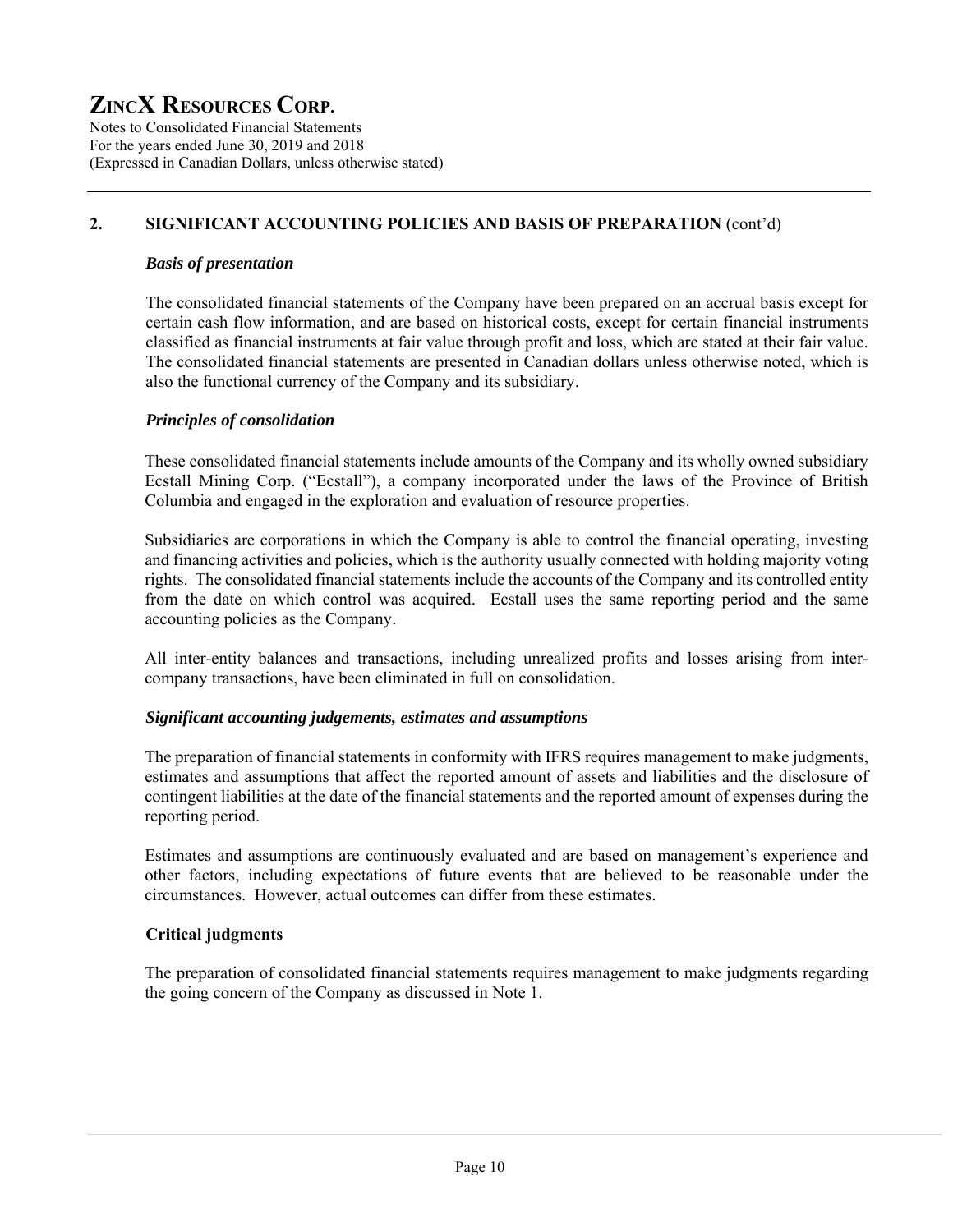Notes to Consolidated Financial Statements For the years ended June 30, 2019 and 2018 (Expressed in Canadian Dollars, unless otherwise stated)

# **2. SIGNIFICANT ACCOUNTING POLICIES AND BASIS OF PREPARATION** (cont'd)

### *Significant accounting judgements, estimates and assumptions (cont'd)*

### **Key Sources of Estimation Uncertainty**

Significant estimates made by management affecting these consolidated financial statements include:

#### *Share-based compensation*

Share-based compensation expense is measured by reference to the fair value of the stock options at the date at which they are granted. Estimating fair value for granted stock options requires determining the most appropriate valuation model which is dependent on the terms and conditions of the grant. This estimate also requires determining the most appropriate inputs to the valuation model including the expected life of the option, volatility, dividend yield, and rate of forfeitures and making assumption about them. The value of the share-based compensation expense for the year along with the assumptions and model used for estimating fair value for share-based compensation transactions are disclosed in Note 12.

### *Financial instruments*

The fair values of financial instruments are estimated based upon market and third party inputs. These estimates are subject to change with fluctuations in commodity prices, interest rates, foreign currency exchange rates and estimates of non-performance risk.

# *Deferred tax assets and liabilities*

The measurement of deferred income tax provision is subject to uncertainty associated with the timing of future events and changes in legislation, tax rates and interpretations by tax authorities. The estimation of taxes includes evaluating the recoverability of deferred tax assets based on an assessment of the Company's ability to utilize the underlying future tax deductions against future taxable income prior to expiry of those deductions. Management assesses whether it is probable that some or all of the deferred income tax assets will not be realized. The ultimate realization of deferred tax assets is dependent upon the generation of future taxable income, which in turn is dependent upon the successful operations of the Company. To the extent that management's assessment of the Company's ability to utilize future tax deductions changes, the Company would be required to recognize more or fewer deferred tax assets, and deferred tax provisions or recoveries could be affected.

# *Useful life of equipment and leasehold improvements*

Each significant component of an item of equipment and leasehold improvements is depreciated over its estimated useful life. Estimated useful lives are determined based on current facts and past experience, and take into consideration the anticipated physical life of the asset, existing long-term sales agreements and contracts, current and forecasted demand, the potential for technological obsolescence, and regulations.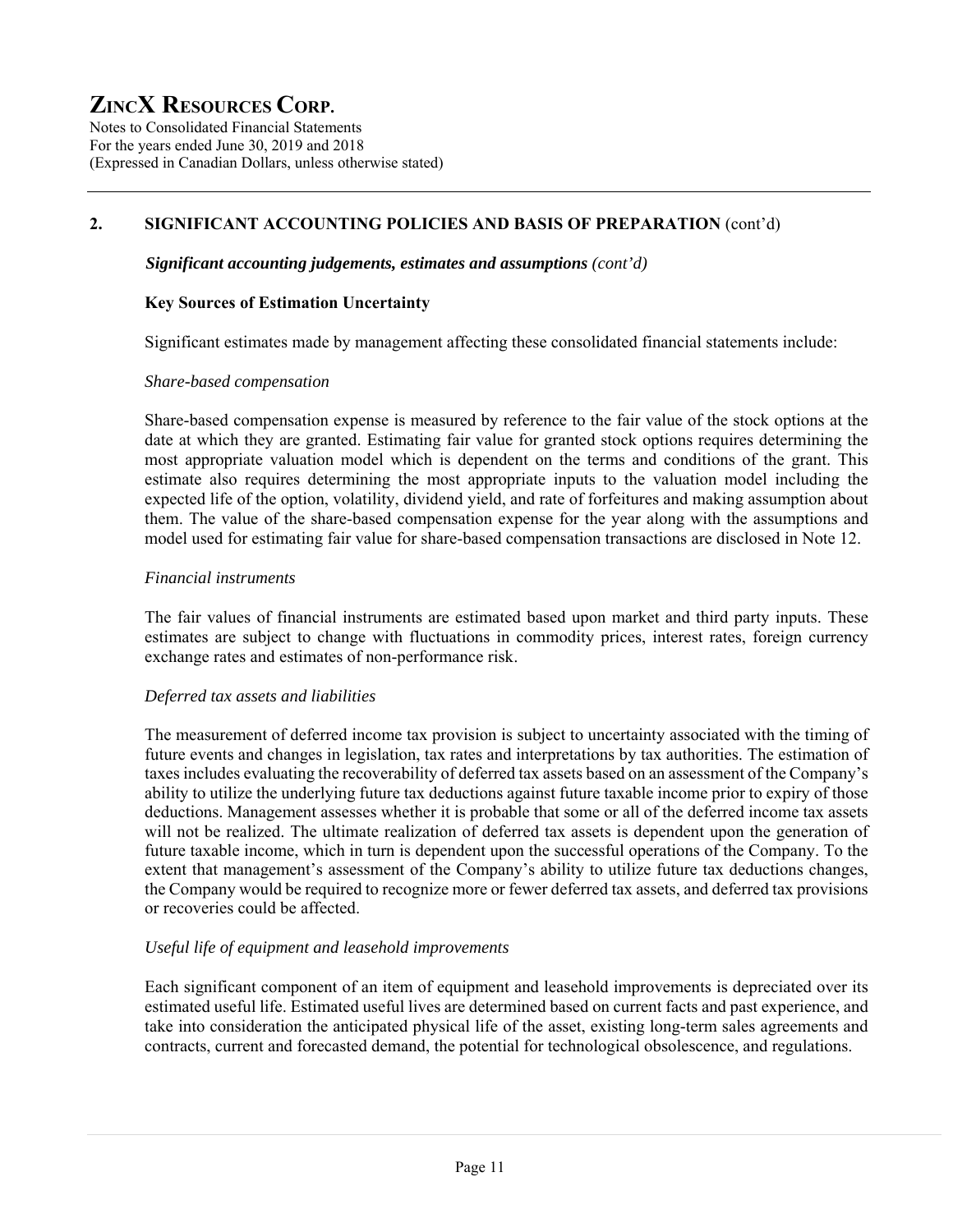Notes to Consolidated Financial Statements For the years ended June 30, 2019 and 2018 (Expressed in Canadian Dollars, unless otherwise stated)

# **2. SIGNIFICANT ACCOUNTING POLICIES AND BASIS OF PREPARATION** (cont'd)

*Carrying value and recoverability of exploration and evaluation assets* 

The carrying amount of the Company's exploration and evaluation assets does not necessarily represent present or future values, and the Company's exploration and evaluation assets have been accounted for under the assumption that the carrying amount will be recoverable. Recoverability is dependent on various factors, including the discovery of economically recoverable reserves, the ability of the Company to obtain the necessary financing to complete the development and upon future profitable production or proceeds from the disposition of the mineral properties themselves. Additionally, there are numerous geological, economic, environmental and regulatory factors and uncertainties that could impact management's assessment as to the overall viability of its properties or to the ability to generate future cash flows necessary to cover or exceed the carrying value of the Company's exploration and evaluation assets.

### *Financial instruments*

As at July 1, 2018, the Company adopted all of the requirements of IFRS 9, which replaced IAS 39 Financial Instruments: Recognition and Measurement ("IAS 39"). IFRS 9 introduces extensive changes to IAS 39's guidance on the classification and measurement of financial assets and a new "expected credit loss model" for the impairment of financial assets. IFRS 9 also provides new guidance on the application of hedge accounting. The standard was effective for annual periods beginning on or after January 1, 2018.

Most of the requirements in IAS 39 for classification and measurement of financial liabilities were carried forward in IFRS 9, so the Company's accounting policy with respect to financial liabilities is substantially unchanged.

As a result of adopting this standard, the Company has changed its accounting policy for financial assets retrospectively, for assets that were recognized at the date of application. An assessment has been made and the impact to the Company's consolidated financial statements was to reclassify its available-for-sale marketable securities to "fair value through profit or loss" financial asset category. The Company adopted IFRS 9 retrospectively without restatement of comparative amounts resulting in a reclassification of \$6,731 from accumulated other comprehensive loss ("AOCL") to deficit on July 1, 2018. Future changes in the fair value of these marketable securities will be recorded directly in profit or loss (Note 5). No other differences of any significance have been noted in relation to the adoption of IFRS 9.

The following are new accounting policies for financial assets under IFRS 9.

The Company classifies its financial assets in the following categories: (i) at fair value through profit or loss ("FVTPL"), (ii) at fair value through other comprehensive income ("FVTOCI") or (iii) at amortized cost. The classification depends on the purpose for which the financial assets were acquired. Management determines the classification of its financial assets at initial recognition.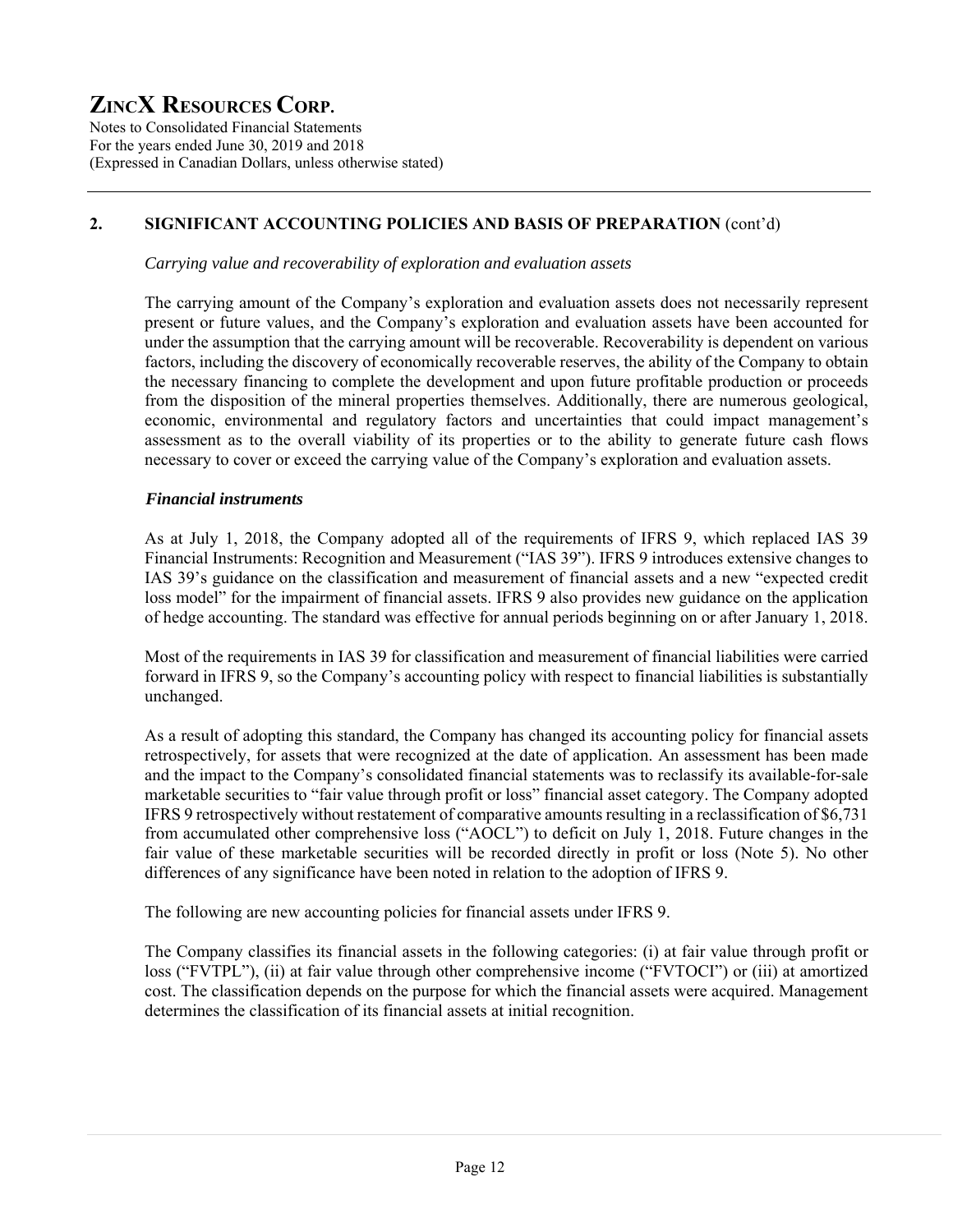Notes to Consolidated Financial Statements For the years ended June 30, 2019 and 2018 (Expressed in Canadian Dollars, unless otherwise stated)

### **2. SIGNIFICANT ACCOUNTING POLICIES AND BASIS OF PREPARATION** (cont'd)

#### *Financial instruments* (cont'd)

#### *Financial assets at FVTPL*

Financial assets carried at FVTPL are initially recorded at fair value and transaction costs are expensed in profit or loss. Realized and unrealized gains and losses arising from changes in the fair value of the financial asset held at FVTPL are included in profit or loss in the period in which they arise.

#### *Financial assets at FVTOCI*

Investments in equity instruments at FVTOCI are initially recognized at fair value plus transaction costs. Subsequently, they are measured at fair value, with gains and losses arising from changes in fair value recognized in other comprehensive income. There is no subsequent reclassification of fair value gains and losses to profit or loss following the de-recognition of the investment.

#### *Financial assets at amortized cost*

Financial assets at amortized cost are initially recognized at fair value and subsequently carried at amortized cost less any impairment. They are classified as current assets or non-current assets based on their maturity date.

Financial assets are derecognized when they mature or are sold, and substantially all the risks and rewards of ownership have been transferred. Gains and losses on de-recognition of financial assets classified as FVTPL or amortized cost are recognized in profit or loss. Gains or losses on financial assets classified as FVTOCI remain within accumulated other comprehensive income.

The Company completed an assessment of its consolidated financial instruments as at July 1, 2018. The following table shows the original classification under IAS 39 and the new classification under IFRS 9.

|                              | Original classification                 | New classification                      |
|------------------------------|-----------------------------------------|-----------------------------------------|
|                              | <i>IAS</i> 39                           | IFRS 9                                  |
| <b>Financial assets</b>      |                                         |                                         |
| Cash                         | Financial assets - FVTPL                | Financial assets - FVTPL                |
| Receivables                  | Loans and receivables - amortized cost  | Loans and receivables - amortized cost  |
| Loan receivable              | Loans and receivables - amortized cost  | Loans and receivables - amortized cost  |
| Marketable securities        | $A$ vailable-for-sale – $FVTOCI$        | Financial assets - FVTPL                |
| Investments                  | Financial assets - FVTPL                | Financial assets - FVTPL                |
| <b>Financial liabilities</b> |                                         |                                         |
|                              |                                         |                                         |
| Trade payables and           | Other financial liabilities - amortized | Other financial liabilities - amortized |
| accrued liabilities          | cost                                    | cost                                    |
|                              |                                         |                                         |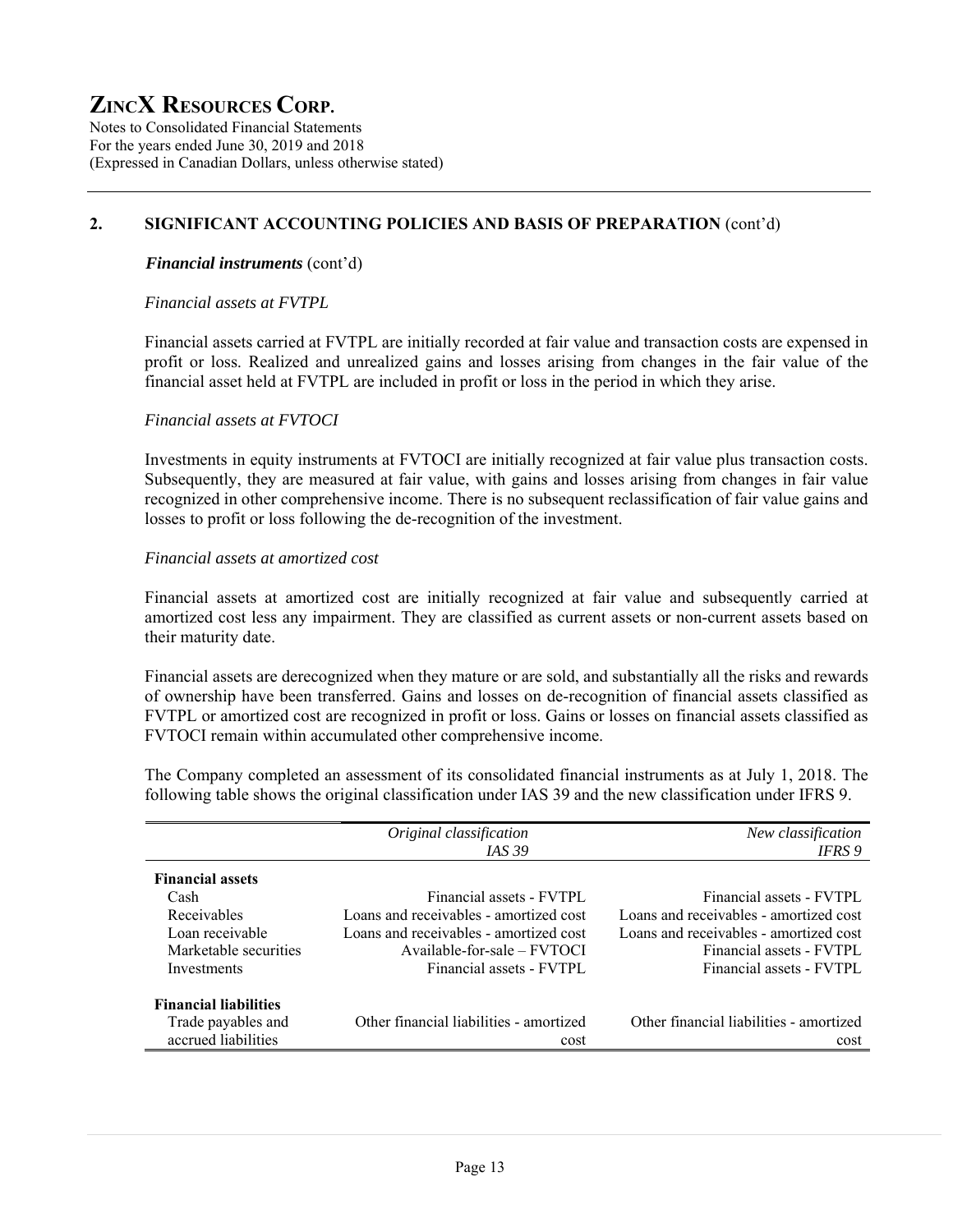Notes to Consolidated Financial Statements For the years ended June 30, 2019 and 2018 (Expressed in Canadian Dollars, unless otherwise stated)

# **2. SIGNIFICANT ACCOUNTING POLICIES AND BASIS OF PREPARATION** (cont'd)

*Impairment of financial assets at amortized cost* 

The Company recognizes a loss allowance for expected credit losses on financial assets that are measured at amortized cost. At each reporting date, the loss allowance for the financial asset is measured at an amount equal to the lifetime expected credit losses if the credit risk on the financial asset has increased significantly since initial recognition. If at the reporting date, the financial asset has not increased significantly since initial recognition, the loss allowance is measured for the financial asset at an amount equal to twelve month expected credit losses. Impairment losses on financial assets carried at amortized cost are reversed in subsequent periods if the amount of the loss decreases and the decrease can be objectively related to an event occurring after the impairment was recognized. As at June 30, 2019, the Company recognized a loss allowance of \$128,466 on its loan receivable (Note 4).

# *IFRS 15 – Revenue from Contracts with Customers ("IFRS 15")*

On July 1, 2018, the Company adopted IFRS 15, which supersedes IAS 18 – Revenue ("IAS 18"). IFRS 15 establishes a single five-step model framework for determining the nature, amount, timing and uncertainty of revenue and cash flows arising from a contract with a customer. The standard was effective for annual periods beginning on or after January 1, 2018.

The Company is a junior exploration company, and it currently does not generate any revenue from contracts with customers. Therefore, the adoption of this standard did not have any significant impact on the Company's financial statements.

# *Equipment and leasehold improvements*

Equipment and leasehold improvements are recorded at cost less accumulated depreciation and impairment charges. Such cost consists of the purchase price, any costs directly attributable to bringing the equipment to the location and condition necessary for its intended use. Depreciation of equipment and leasehold improvements is calculated over the estimated useful lives as follows:

| Camp equipment and fixtures    | declining balance method<br>25%        |
|--------------------------------|----------------------------------------|
| Camp structures and upgrades   | declining balance method<br>25%        |
| Computers                      | 55% declining balance method           |
| Computer software              | straight-line method<br>$100\%$        |
| Office equipment and furniture | declining balance method<br><b>20%</b> |
| Office leasehold improvements  | straight-line method<br>5 years        |
| License                        | 55% declining balance method           |
| Vehicle                        | declining balance method<br>30%        |

In the year of acquisition, only one-half of the depreciation is recorded.

The depreciation of licenses, vehicles, camp equipment and fixtures and camp upgrades is capitalized to exploration and evaluation assets.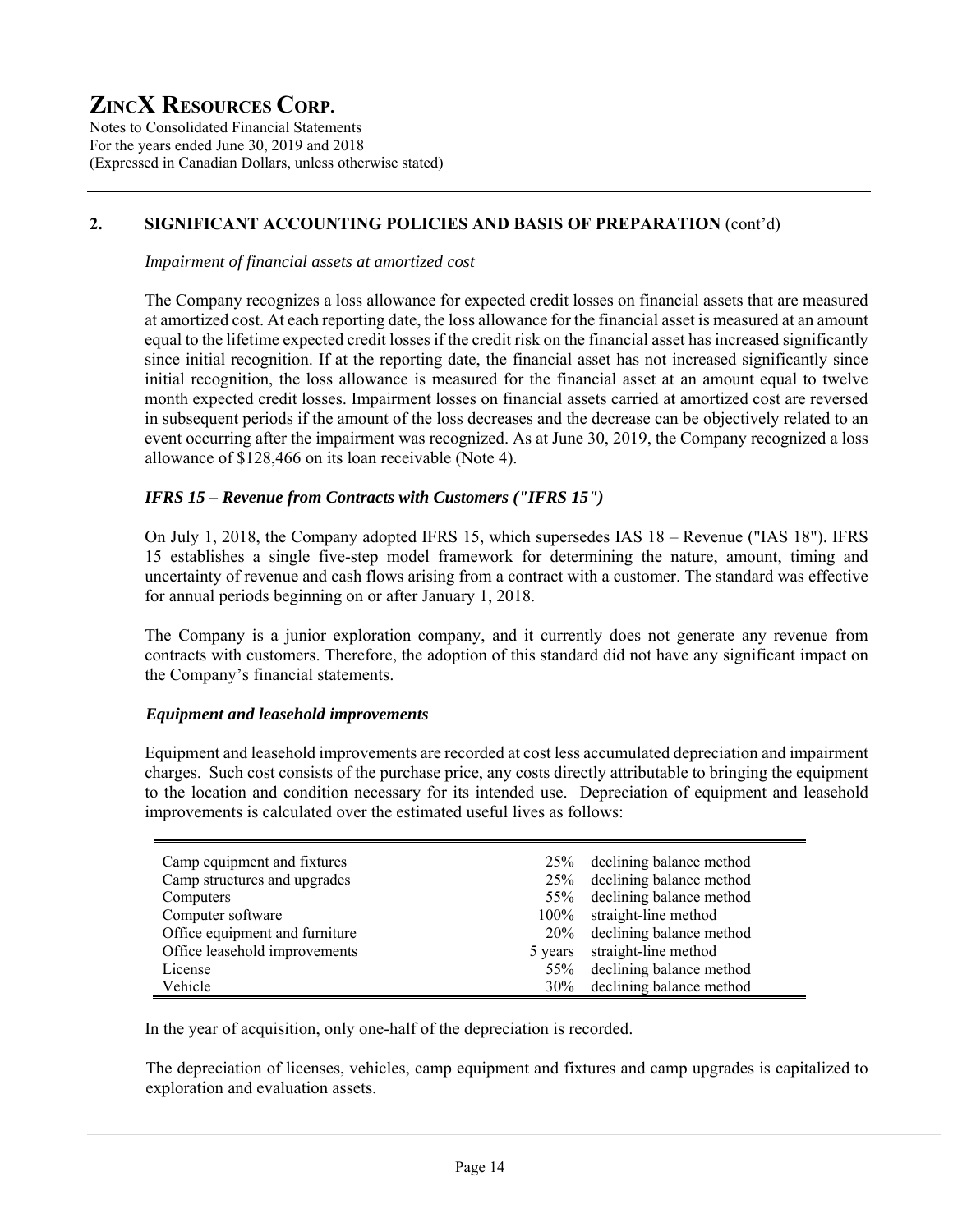Notes to Consolidated Financial Statements For the years ended June 30, 2019 and 2018 (Expressed in Canadian Dollars, unless otherwise stated)

# **2. SIGNIFICANT ACCOUNTING POLICIES AND BASIS OF PREPARATION** (cont'd)

### *Equipment and leasehold improvements (cont'd)*

Where an item of equipment and leasehold improvements comprises significant components with different useful lives, the components are accounted for as separate items of equipment and leasehold improvements. The cost of replacing part of an item within equipment and leasehold improvements is recognized when the cost is incurred if it is probable that the future economic benefits will flow to the group and the cost of the item can be measured reliably. The carrying amount of the part that has been replaced is expensed. All other costs are recognized as an expense as incurred.

### *Exploration and evaluation assets*

Exploration and evaluation expenditures are capitalized once the legal right to explore a property has been acquired. Exploration and evaluation assets are recorded at cost less accumulated impairment losses. Direct costs related to the acquisition, exploration and evaluation of exploration and evaluation assets are capitalized until the commercial viability of the asset is established, at which time the capitalized costs are reclassified to mineral properties under development. To the extent that the expenditures are spent to establish ore reserves within the rights to explore, the Company will consider those costs as intangible assets in nature. The depreciation of a capital asset in connection with exploring or evaluating a property of this nature will be included in the cost of the intangible asset.

When a project is deemed to no longer have commercially viable prospects to the Company, exploration and evaluation expenditures in respect of the project are deemed to be impaired. As a result, those exploration and evaluation costs, in excess of estimated recoveries, are written off to the statement of operations and comprehensive loss.

Management reviews the facts and circumstances suggesting if the carrying amount of the exploration and evaluation assets exceeds their recoverable amount on a regular basis.

Exploration costs renounced to shareholders due to flow-through share subscription agreements remain capitalized; however, for income tax purposes the Company has no right to claim these costs as tax deductible expenses.

#### *METC recoverable*

Mining exploration tax credits ("METC") from the Government of British Columbia for certain exploration expenditures incurred in British Columbia are treated as a reduction of the exploration costs of the respective resource property. The Company records METC recoverable when its METC applications for a refund are approved by authorities**.**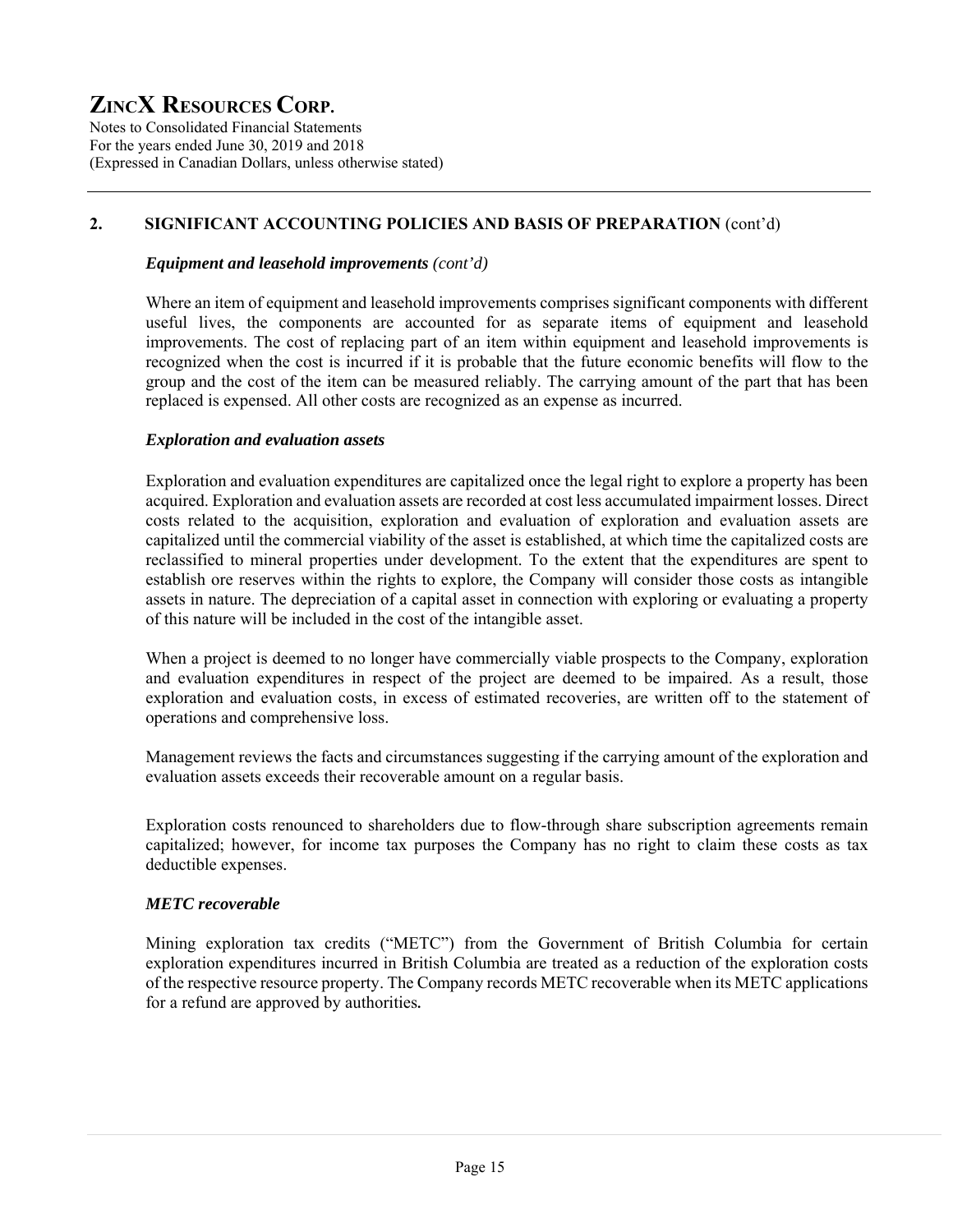Notes to Consolidated Financial Statements For the years ended June 30, 2019 and 2018 (Expressed in Canadian Dollars, unless otherwise stated)

# **2. SIGNIFICANT ACCOUNTING POLICIES AND BASIS OF PREPARATION** (cont'd)

### *Impairment*

An impairment loss is recognized when the carrying amount of an asset, or its cash generating unit ("CGU"), exceeds its recoverable amount. A CGU is the smallest identifiable group of assets that generates cash inflows that are largely independent of the cash inflows from other assets or groups of assets. Impairment losses are recognized in profit and loss for the period. Impairment losses recognized in respect of CGUs are allocated first to reduce the carrying amount of any goodwill allocated to CGUs and then to reduce the carrying amount of the other assets in the unit on a pro-rata basis.

The recoverable amount of assets is the greater of an asset's fair value less cost to sell and value in use. In assessing value in use, the estimated future cash flows are discounted to their present value using a pre-tax discount rate that reflects the current market assessments of the time value of money and the risks specific to the asset. For an asset that does not generate cash inflows largely independent of those from other assets, the recoverable amount is determined for the cash-generating unit to which the asset belongs.

 An impairment loss is only reversed if there is an indication that the impairment loss may no longer exist and there has been a change in the estimates used to determine the recoverable amount, however, not to an amount higher than the carrying amount that would have been determined had no impairment loss been recognized in previous years.

Assets that have an indefinite useful life are not subject to amortization and are tested annually for impairment.

# *Flow-through shares*

Canadian tax legislation permits a company to issue securities referred to as flow-through shares whereby the deduction for tax purposes relating to qualified resource expenditures is claimed by the investors rather than the Company. The Company accounts for flow-through shares whereby the premium, if any, paid for the flow-through share in excess of the market value of the shares without a flow-through feature at the time of issue is initially recorded to flow-through premium liability and then included in profit or loss, as a deferred income tax recovery, at the same time the qualifying expenditures are made.

# *Provisions*

Provisions are recorded when a present legal or constructive obligation exists as a result of past events where it is probable that an outflow of resources embodying economic benefits will be required to settle the obligation, and a reliable estimate of the amount of the obligation can be made.

The amount recognized as a provision is the best estimate of the consideration required to settle the present obligation at the reporting date, taking into account the risks and uncertainties surrounding the obligation and discount rates. Where a provision is measured using the cash flows estimated to settle the present obligation, its carrying amount is the present value of those cash flows discounted for the market discount rate.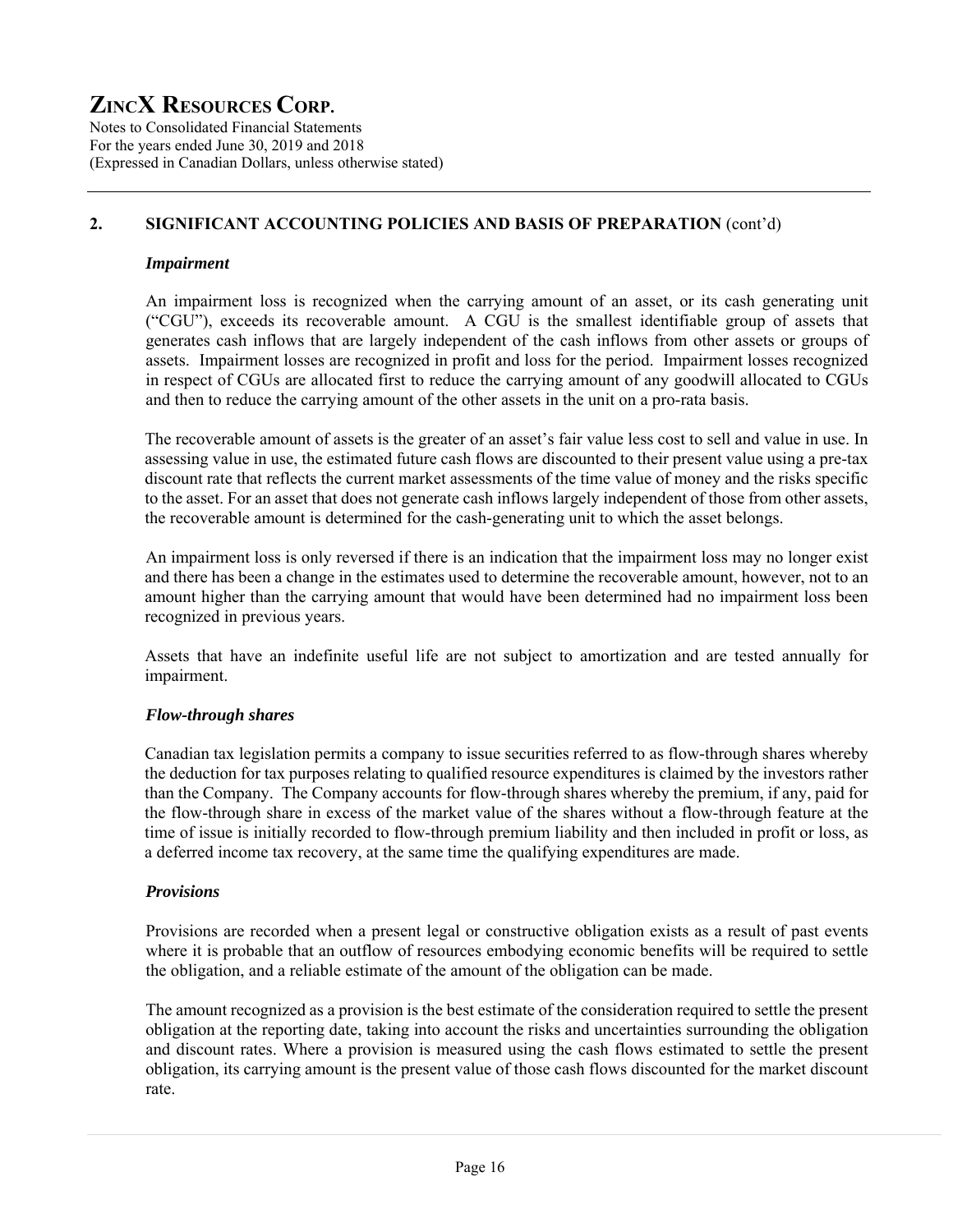Notes to Consolidated Financial Statements For the years ended June 30, 2019 and 2018 (Expressed in Canadian Dollars, unless otherwise stated)

# **2. SIGNIFICANT ACCOUNTING POLICIES AND BASIS OF PREPARATION** (cont'd)

### *Provisions (cont'd)*

Over time the discounted liability is increased for the changes in the present value based on the current market discount rates and liability risks. When some or all of the economic benefits required to settle a provision are expected to be recovered from a third party, the receivable is recognized as an asset if it is virtually certain that reimbursement will be received and the amount receivable can be measured reliably.

Changes in closure and reclamation estimates are accounted for as a change in the corresponding capitalized cost. The Company has no significant provisions for the periods presented.

# *Capital stock*

Common shares are classified as equity. Incremental costs directly attributable to the issue of common shares and stock options are recognized as a deduction from equity. Common shares issued for consideration other than cash, are valued based on their market value at the date the shares are issued.

The Company has adopted a residual value method with respect to the measurement of shares and warrants issued as private placement units. The residual value method first allocates value to the more easily measurable component based on fair value and then the residual value, if any, to the less easily measurable component.

The Company considers the fair value of common shares issued in the private placements to be the more easily measurable component and the common shares are valued at their fair value, as determined by the closing market price on the announcement date. The balance, if any, is allocated to the attached warrants. Any fair value attributed to the warrants is recorded as reserves.

#### *Share-based compensation*

The Company operates an employee share option plan. The fair value of share-based compensation to employees is measured at grant date using the Black-Scholes option pricing model, and is recognized over the vesting period using the graded vesting method. The fair value of share-based compensation to nonemployees is measured at the date the goods or services are received, at either the fair value of the goods or services received or the fair value of the equity instruments issued using the Black-Scholes option pricing model, if the fair value of the goods or services received cannot be readily measured.

For both employees and non-employees, the fair value is recognized as an expense with a corresponding increase in reserves. The amount recognized as expense is adjusted to reflect the number of share options expected to vest. For share options granted with vesting terms conditional upon the achievement of a performance condition, and the performance condition is not a market condition, the Company revises its estimates of the length of the vesting period, if necessary, when information arises that indicates that the length of the vesting period differs from previous estimates. When this occurs, the change in estimate is accounted for prospectively.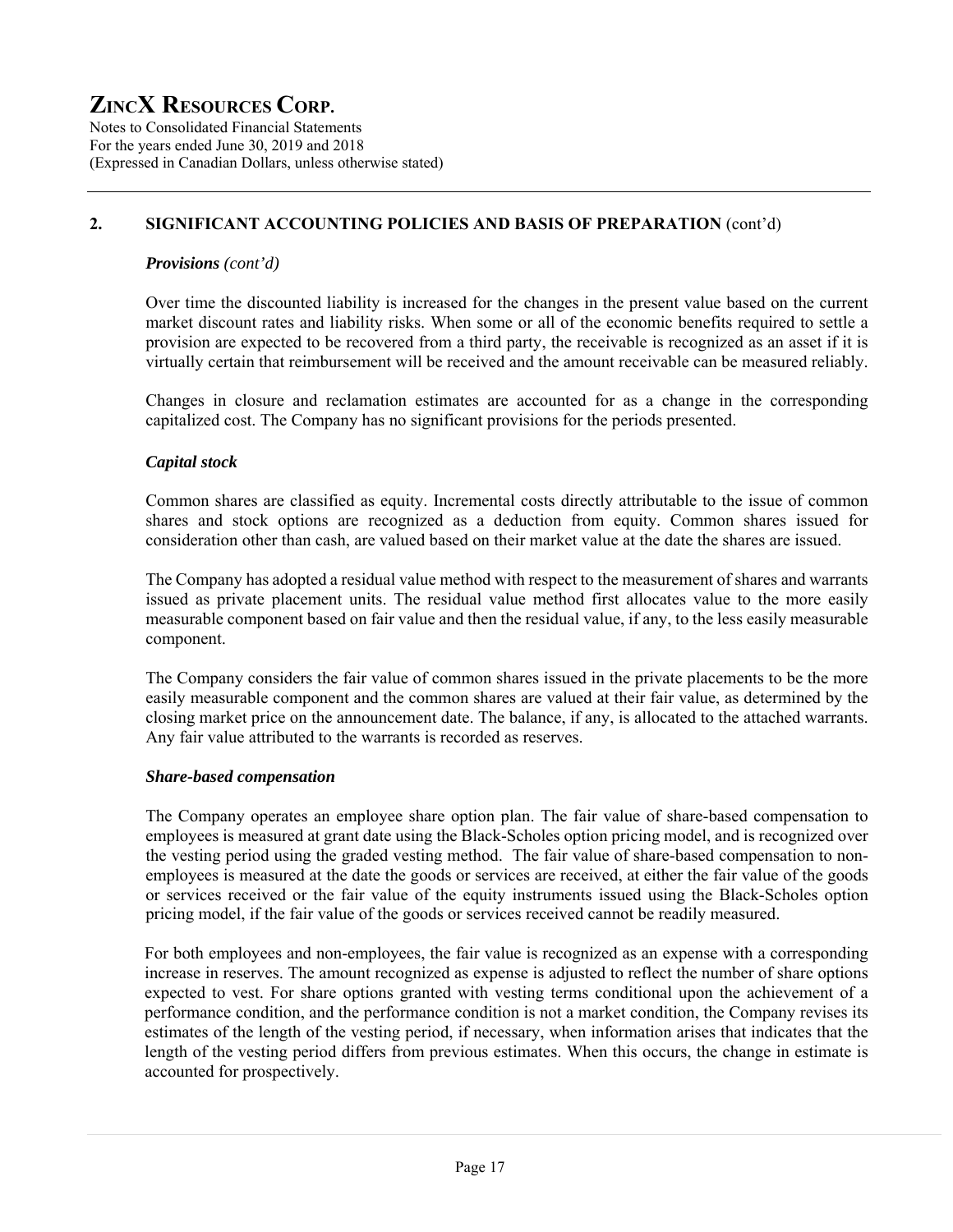Notes to Consolidated Financial Statements For the years ended June 30, 2019 and 2018 (Expressed in Canadian Dollars, unless otherwise stated)

# **2**. **SIGNIFICANT ACCOUNTING POLICIES AND BASIS OF PREPARATION** (cont'd)

### *Income taxes*

Income tax expense comprises current and deferred tax. Income tax is recognized in the statement of operations and comprehensive loss except to the extent that it relates to items recognized directly in equity. Current tax expense is the expected tax payable on taxable income for the year, using tax rates enacted or substantively enacted at period end, adjusted for amendments to tax payable with regards to previous years.

Deferred tax is recorded using the liability method, providing for temporary differences, between the carrying amounts of assets and liabilities for financial reporting purposes and the amounts used for taxation purposes.

Temporary differences are not provided for relating to goodwill not deductible for tax purposes, the initial recognition of assets or liabilities that affect neither accounting nor taxable loss, nor differences relating to investments in subsidiaries to the extent that they will probably not reverse in the foreseeable future. The amount of deferred tax provided is based on the expected manner of realization or settlement of the carrying amount of assets and liabilities, using tax rates enacted or substantively enacted at the reporting date.

A deferred tax asset is recognized only to the extent that it is probable that future taxable profits will be available against which the asset can be utilized.

# *Loss per share*

Loss per share is computed by dividing net loss available to common shareholders by the weighted average number of shares outstanding during the reporting period.

Diluted loss per share is computed similar to basic loss per share except that the weighted average shares outstanding are increased to include additional shares for the assumed exercise of share options and warrants, if dilutive. The number of additional shares is calculated by assuming that outstanding share options and warrants were exercised and that the proceeds from such exercises were used to acquire common stock at the average market price during the reporting periods.

# *Comprehensive loss*

Comprehensive loss consists of net loss and other comprehensive loss and represents the change in equity which results from transactions and events from sources other than the Company's shareholders. For the periods presented, comprehensive loss includes holding gains and losses from financial instruments classified as FVTOCI.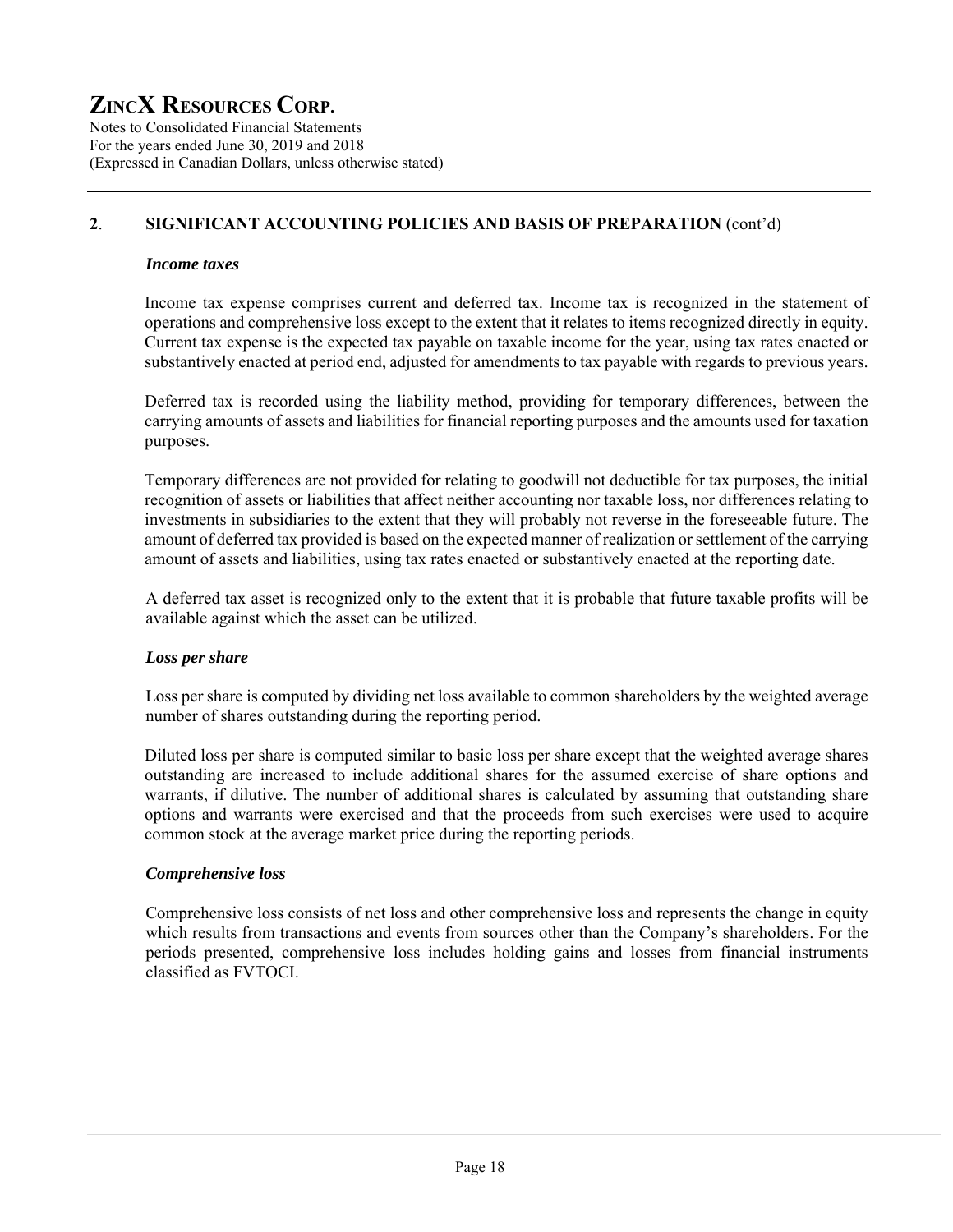Notes to Consolidated Financial Statements For the years ended June 30, 2019 and 2018 (Expressed in Canadian Dollars, unless otherwise stated)

# **2. SIGNIFICANT ACCOUNTING POLICIES AND BASIS OF PREPARATION** (cont'd)

#### *Joint arrangements*

The Company holds interest in a joint arrangement with Teck Resources Ltd. ("Teck") and its partner Korea Zinc Co., Ltd. ("Korea Zinc") (Note 11), which is to be involved in mineral exploration of the Pie, Yuen and Cirque East properties. No separate entity was created upon entering the JV agreement. All decisions regarding exploration of the property will be made by a management committee consisting of two appointees by each of the Company and Teck. Teck will be acting as an operator. The Company classifies this joint arrangement as a joint operation.

A joint operation implies that the parties that have joint control of the arrangement have rights to the assets, and obligations for the liabilities, relating to the arrangement. In relation to its interest in a joint operation the Company recognizes its assets, including its share of any assets held jointly, its liabilities, including its share of any liabilities incurred jointly, its revenue from the sale of its share of the output arising from the joint operation, and expenses, including its share of any expenses incurred jointly.

#### *Recent accounting pronouncements*

#### *IFRS 16 – Leases ("IFRS 16")*

As at July 1, 2019, the Company adopted all of the requirements of IFRS 16 using the modified retrospective approach. The modified retrospective approach does not require restatement of prior period financial information and continues to be reported under IAS 17, Leases and IFRIC 4, Determining Whether an Arrangement Contains a Lease.

IFRS 16 introduces new or amended requirements with respect to lease accounting. It introduces changes to the lessee accounting by removing the distinction between operating and finance leases and requiring the recognition of a right-of-use asset and a lease liability at the lease commencement for all leases, except for short-term leases and leases of low value assets. In contrast to lessee accounting, the requirements for lessor accounting have remained largely unchanged.

The Company's leases consist of corporate office lease arrangements (Note 16). The Company, on adoption of IFRS 16, recognized a lease liability in relation to its office lease, which had previously been classified as an operating lease under the principles of IAS 17. In relation, under the principles of the new standard this lease is measured as the lease liability at the present value of the remaining lease payments, discounted using the Company's incremental borrowing rate.

The following table reconciles the Company's operating lease commitments at June 30, 2019 calculated over the remaining term of the lease on a straight-line basis to the lease liability recognized on adoption of IFRS 16 at July 1, 2019:

| Lease commitments as at June 30, 2019       | 127,500 |
|---------------------------------------------|---------|
| Effect of discounting $(10\% \text{ rate})$ | (9.078  |
| Lease liability as of July 1, 2019          | 118,422 |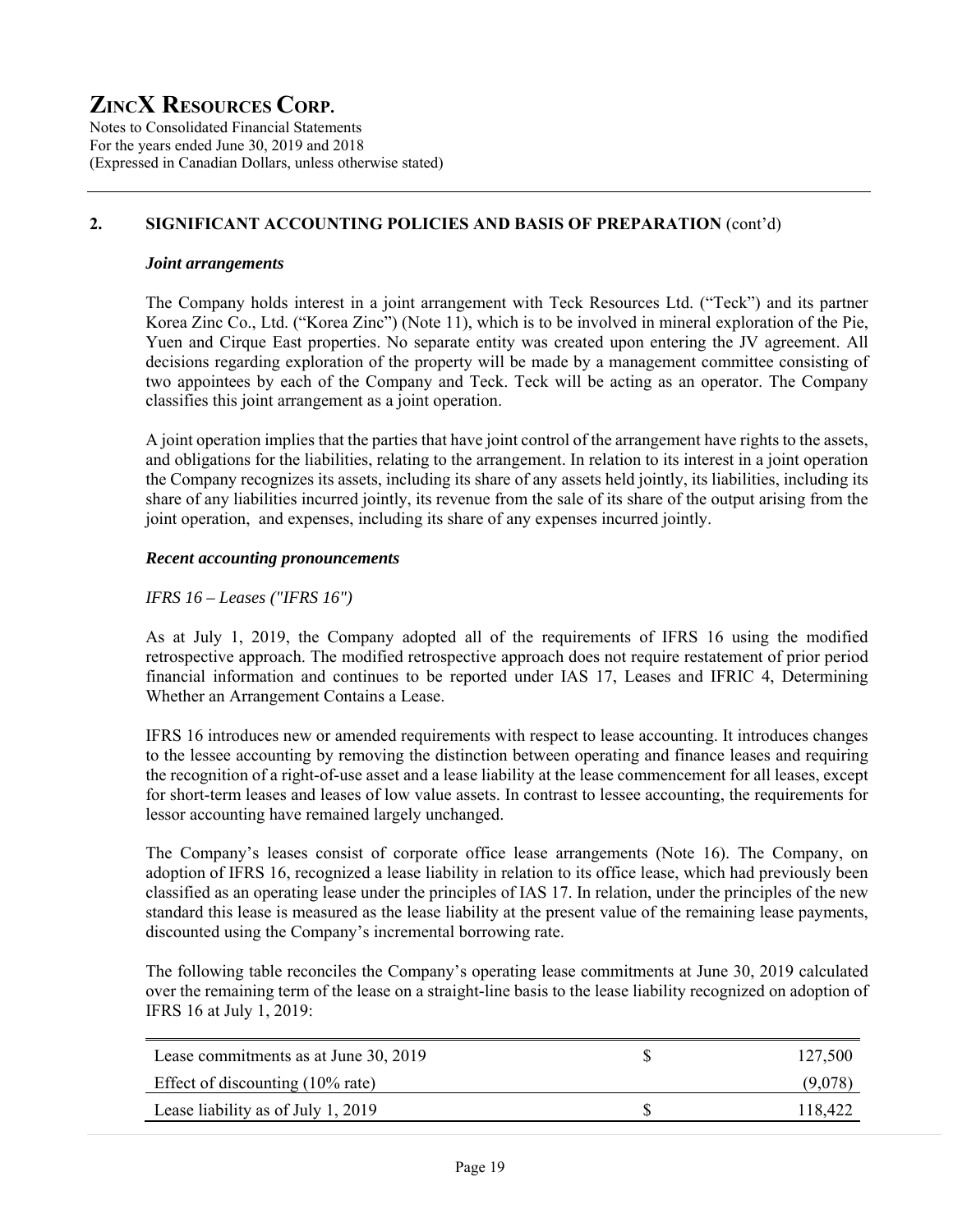Notes to Consolidated Financial Statements For the years ended June 30, 2019 and 2018 (Expressed in Canadian Dollars, unless otherwise stated)

### **2. SIGNIFICANT ACCOUNTING POLICIES AND BASIS OF PREPARATION** (cont'd)

#### *Recent accounting pronouncements (cont'd)*

The associated right-of-use asset has been measured at the amount equal to the lease liability on July 1, 2019. The right-of-use asset is subsequently depreciated from the commencement date to the earlier of the end of the lease term, or the end of the useful life of the asset. Furthermore, the right-of-use asset may be reduced due to impairment losses.

# **3. RECEIVABLES**

|                              |   | 2019   | 2018   |
|------------------------------|---|--------|--------|
| Government Sales Tax credits |   | 32,155 | 44,750 |
| Accrued interest (Note 7)    |   | 634    | 421    |
|                              | S | 32,789 | 45,171 |

The Company anticipates full recovery of its receivable and, therefore, no impairment has been recorded against these amounts.

# **4. LOAN RECEIVABLE**

On August 25, 2017, the Company advanced \$100,000 to an operating entity (the "Debtor") of a publicly traded company with a director now in common, under a promissory note bearing interest at a rate of 10% per annum. The loan is classified as a short-term loan receivable subsequently measured at amortized cost. The loan matured on February 25, 2017 and was extended for an additional twelve months bearing the same interest rate of 10% per annum. After February 25, 2018, management agreed to extend the repayment of the loan and the accumulated interest until the Debtor finalizes a significant financing that is currently awaiting completion. At June 30, 2019, the loan receivable balance was \$128,466 (2018 - \$118,466) including accrued interest of \$28,466 (2018 - \$18,466). Management made the assessment of the credit risk on the loan and recognized a loss allowance of \$128,466 (2018 - \$Nil) against the amount of the loan principal and accumulated interest.

# **5. MARKETABLE SECURITIES**

Marketable securities consist of common shares of public companies that are measured at fair value, which is determined using quoted closing prices of the shares on the exchange where they are listed, at the end of each reporting period. Effective July 1, 2018, pursuant to adoption of IFRS 9, a change in fair value of the marketable securities is included in profit and loss for the year.

The Company's marketable securities transactions are as follows: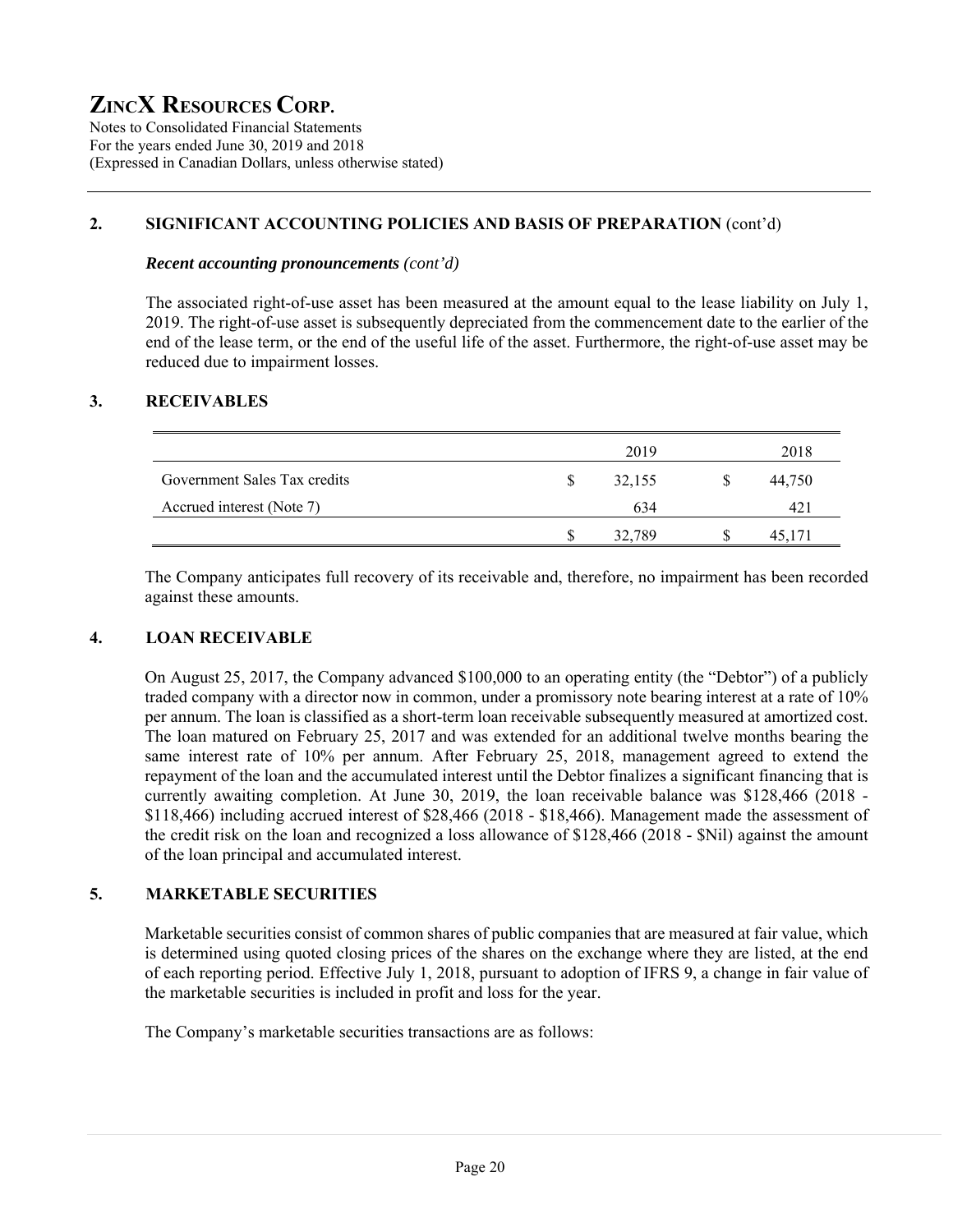Notes to Consolidated Financial Statements For the years ended June 30, 2019 and 2018 (Expressed in Canadian Dollars, unless otherwise stated)

# **5. MARKETABLE SECURITIES** (cont'd)

|                                                               | 2019         | 2018          |
|---------------------------------------------------------------|--------------|---------------|
| Common shares of public companies:                            |              |               |
| Fair value, beginning of year                                 | \$<br>57,150 | \$<br>116,442 |
| Proceeds from sales                                           |              | (58, 525)     |
| Gains realized on sale                                        |              | 18,395        |
| Reclassification of previously<br>recognized unrealized gains |              | (21,512)      |
| Unrealized gains (losses)                                     | (15,275)     | 2,350         |
| Fair value, end of year                                       | \$<br>41,875 | 57,150        |

### **6. INVESTMENTS**

Investments consist of highly liquid Canadian dollar denominated non-redeemable guaranteed investment certificates ("GIC") yielding an average fixed interest rate of 2.23% per annum with maturity dates within one year. The investments are classified as FVTPL financial assets. The counter-party is a financial institution.

At June 30, 2019, the Company held GIC investments with total principal amount of \$2,500,000 (2018 - \$4,000,000) and accrued interest of \$24,460 (2018 - \$4,314).

During the year ended June 30, 2019, the Company redeemed \$1,496,233 (2018 - \$Nil) of its GIC investments and received an aggregate interest of \$41,329 (2018 - \$70,062) from the redemption of the GIC investments.

### **7. OTHER ASSETS**

Other assets comprise of reclamation bonds totalling \$332,500 (2018 – \$332,500) posted as security deposits with the Government of British Columbia in relation to the Akie and Kechika Regional properties. The reclamation bonds are deposited in GICs through a financial institution and earn an average annual variable interest rate of approximately 1.25% and reinvested on an annual basis immediately at maturity. Interest accrued on the GICs is included in receivables (Note 3).

### **8. TRADE PAYABLES AND ACCRUED LIABILITIES**

|                             |   | 2019    |     | 2018    |
|-----------------------------|---|---------|-----|---------|
| <b>Exploration payables</b> | S | 380,385 |     | 301,570 |
| Other trade payables        |   | 32,797  |     | 68,421  |
| Accrued liabilities         |   | 70,658  |     | 47,923  |
|                             | S | 483,840 | JЪ. | 417,914 |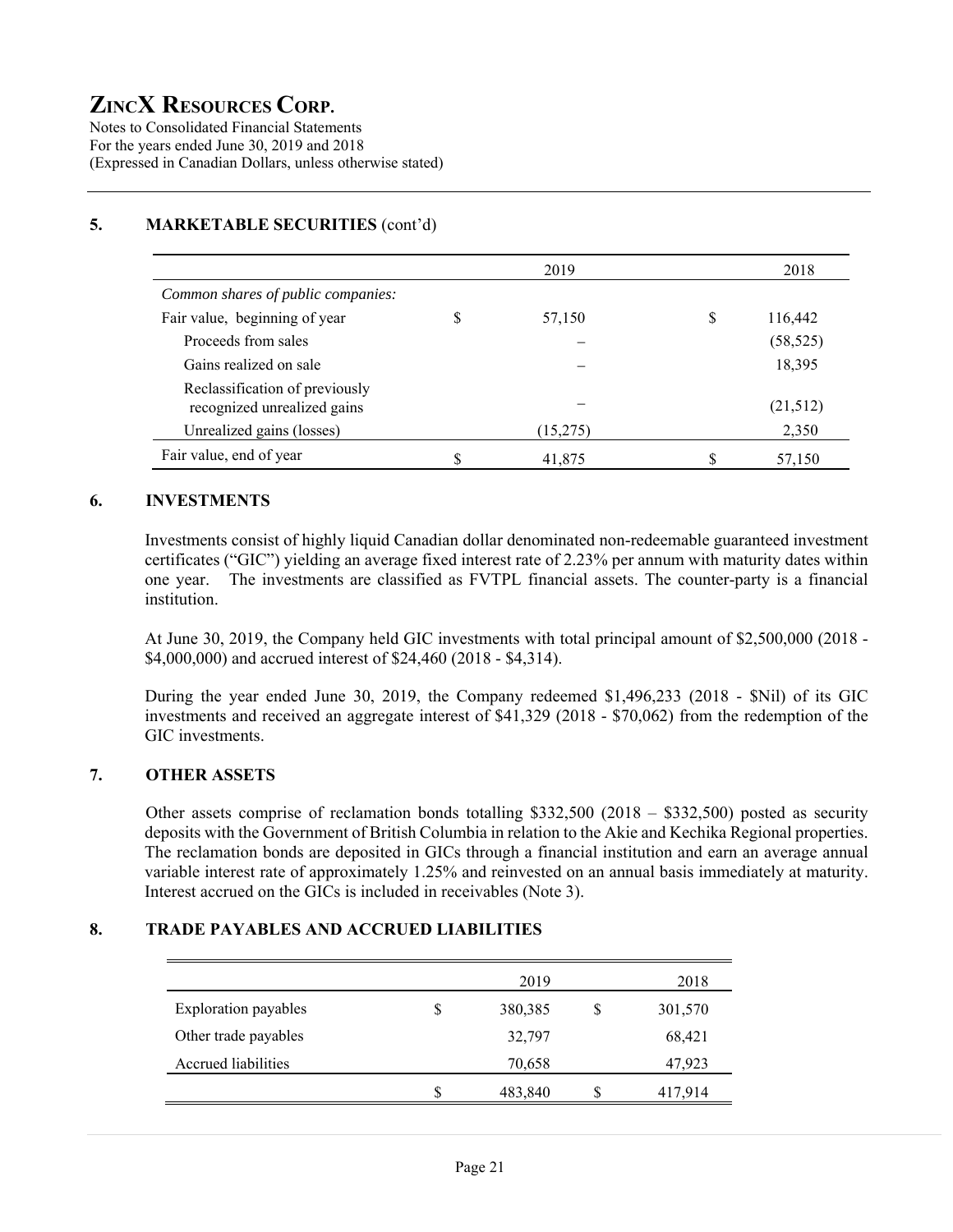Notes to Consolidated Financial Statements For the years ended June 30, 2019 and 2018 (Expressed in Canadian Dollars, unless otherwise stated)

|                            | 2019          | 2018       |
|----------------------------|---------------|------------|
| Balance, beginning of year | \$<br>232,453 | 308,132    |
| Recorded                   | 360,166       | 304,355    |
| Amortized                  | (351, 174)    | (380, 034) |
| Balance, end of year       | 241,445       | 232,453    |

# **9. FLOW-THROUGH PREMIUM LIABILITY**

During the year ended June 30, 2019, the Company completed two consecutive flow-through private placements issuing an aggregate of 3,568,692 flow-through shares (Note 12(b)(i)) at a price of \$0.39 per share for gross proceeds of \$1,391,790. The Company recorded a flow-through liability of \$360,166 in connection with the flow-through private placements, which was calculated based on an estimated premium of approximately \$0.10 per flow-through share issued.

The flow-through premium liability does not represent a cash liability to the Company, and is to be fully amortized to the statement of operations and comprehensive loss pro-rata with the amount of qualifying flow-through expenditures incurred. The flow-through agreements require the Company to renounce certain deductions for Canadian exploration expenditures incurred on the Company's resource properties.

During the year ended June 30, 2019, the Company amortized the remaining balance of the flow-through premium liability recorded in the prior year in connection with the November 2017 flow-through private placement (Note  $12(b)(vi)$ ). The Company recorded partial amortization of \$232,453 (2018 - \$71,902) after incurring \$1,162,263 (2018 - \$359,510) of qualifying exploration expenditures. The Company has fully renounced exploration expenditures of \$1,521,773 to the flow-through subscribers for calendar 2017 using the "look-back" rule and incurred the qualified exploration expenditures during its 2018 exploration programs.

As at June 30, 2019, the Company recorded partial amortization of \$118,721 of the November 2018 flowthrough premium liability after incurring the qualifying exploration expenditures of \$458,773. The Company has fully renounced exploration expenditures of \$1,391,790 to the flow-through subscribers for calendar 2018 using the "look-back" rule for tax purposes and is required to incur the qualified exploration by December 31, 2019.

When the Company uses the "look-back" rule to renounce exploration expenditures to investors before the Company actually incurs them, the Company is liable for the flow-through Part XII.6 tax ("FT Tax"). The reconciliations of the accrued and paid FT Tax for the years ended June 30, 2019 and 2018 are as follows:

|                            | 2019      | 2018    |
|----------------------------|-----------|---------|
| Balance, beginning of year | 5,923     | 2,037   |
| Accrued                    | 14,941    | 5,838   |
| FT Tax paid                | (10, 413) | (1,952) |
| Balance, end of year       | 10.451    | 5.923   |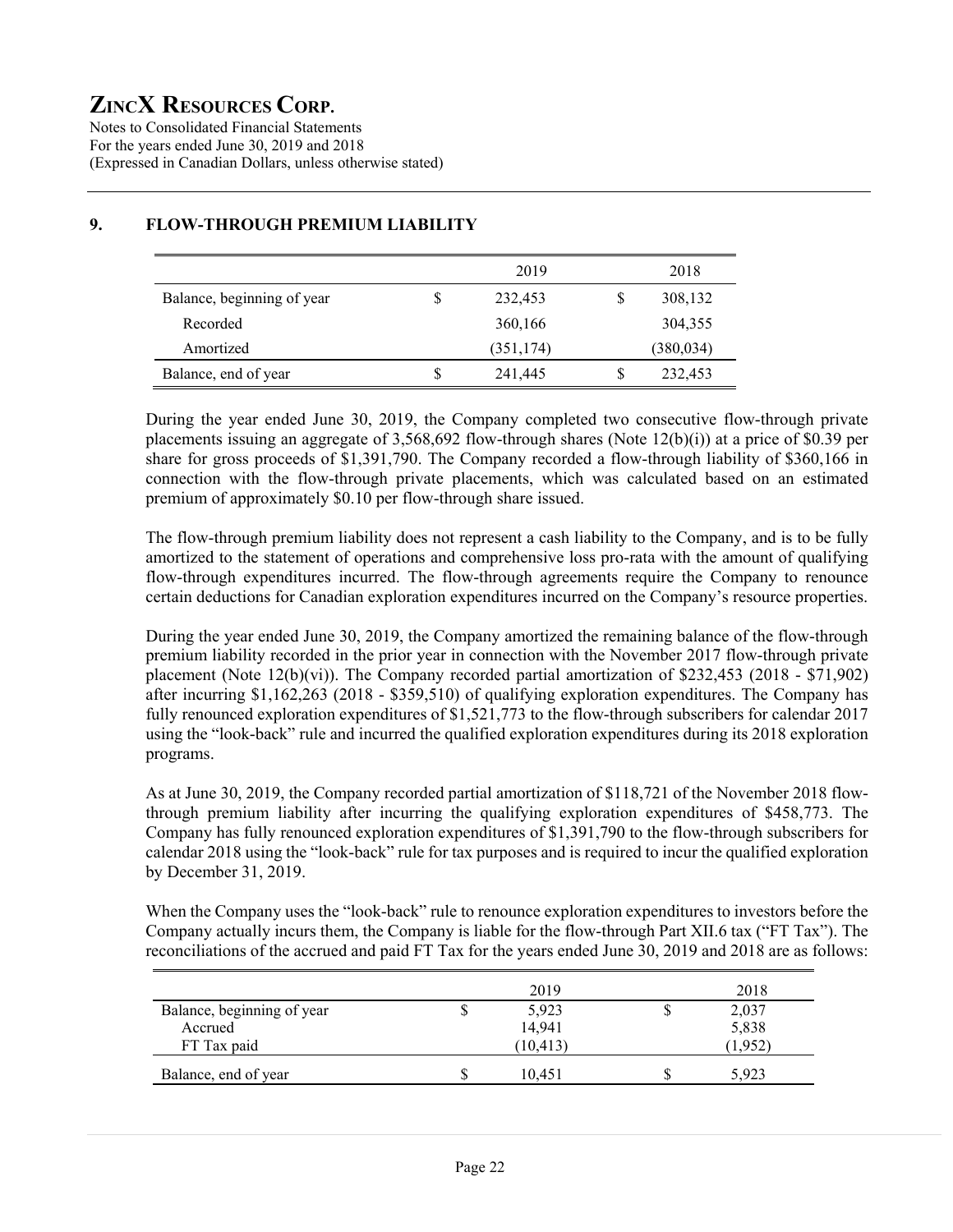Notes to Consolidated Financial Statements For the years ended June 30, 2019 and 2018 (Expressed in Canadian Dollars, unless otherwise stated)

### **10. EQUIPMENT AND LEASEHOLD IMPROVEMENTS**

|                                  | Computers<br>and software | Office<br>equipment<br>and furniture |    | Office<br>leasehold<br>improvements | $License$ <sup>(1)</sup> |               | Vehicle <sup>(1)</sup> | Camp<br>equipment and<br>$f$ ixtures $(1)$ |    | Camp<br>structures and<br>upgrades <sup>(1)</sup> |    | Total     |
|----------------------------------|---------------------------|--------------------------------------|----|-------------------------------------|--------------------------|---------------|------------------------|--------------------------------------------|----|---------------------------------------------------|----|-----------|
| Cost:                            |                           |                                      |    |                                     |                          |               |                        |                                            |    |                                                   |    |           |
| At June 30, 2017                 | \$<br>19,769              | \$<br>19,702                         | \$ | 4,616                               | \$<br>34,000             | \$            | 37,026                 | \$<br>344,891                              | \$ | 654,554                                           | \$ | 1,114,558 |
| Acquisition                      |                           | 2,290                                |    |                                     | 2,744                    |               | -                      | 30,363                                     |    |                                                   |    | 35,397    |
| At June 30, 2018                 | 19,769                    | 21,992                               |    | 4,616                               | 36,744                   |               | 37,026                 | 375,254                                    |    | 654,554                                           |    | 1,149,955 |
| Acquisition                      |                           | 1,284                                |    |                                     | 1,091                    |               |                        |                                            |    |                                                   |    | 2,375     |
| Disposal                         | (6,949)                   | (1,211)                              |    | -                                   | $\overline{\phantom{0}}$ |               | -                      |                                            |    |                                                   |    | (8,160)   |
| At June 30, 2019                 | \$<br>12,820              | \$<br>22,065                         | \$ | 4,616                               | \$<br>37,835             | $\mathcal{S}$ | 37,026                 | \$<br>375,254                              | \$ | 654,554                                           | \$ | 1,144,170 |
| <b>Accumulated depreciation:</b> |                           |                                      |    |                                     |                          |               |                        |                                            |    |                                                   |    |           |
| At June 30, 2017                 | \$<br>17,572              | \$<br>13,600                         | S. | 4,616                               | \$<br>23,125             | <sup>\$</sup> | 33,063                 | \$<br>232,784                              | S. | 476,679                                           | \$ | 801,439   |
| Depreciation                     | 1,208                     | 1,449                                |    | $\overline{\phantom{0}}$            | 6,736                    |               | 1,189                  | 28,027                                     |    | 44,469                                            |    | 83,078    |
| At June 30, 2018                 | 18,780                    | 15,049                               |    | 4,616                               | 29,861                   |               | 34,252                 | 260,811                                    |    | 521,148                                           |    | 884,517   |
| Depreciation                     | 761                       | 1,677                                |    |                                     | 4,981                    |               | 1,088                  | 28,611                                     |    | 33,352                                            |    | 70,470    |
| Disposal                         | (6,949)                   | (1,211)                              |    |                                     | $\overline{\phantom{0}}$ |               | -                      |                                            |    |                                                   |    | (8,160)   |
| At June 30, 2019                 | \$<br>12,592              | \$<br>15,515                         | \$ | 4,616                               | \$<br>34,842             | S             | 35,340                 | \$<br>289,422                              |    | 554,500                                           | S  | 946,827   |
| Net book value:                  |                           |                                      |    |                                     |                          |               |                        |                                            |    |                                                   |    |           |
| At June 30, 2018                 | \$<br>989                 | \$<br>6,943                          | \$ | —                                   | \$<br>6,883              | <sup>\$</sup> | 2,774                  | \$<br>114,443                              | S. | 133,406                                           | S  | 265,438   |
| At June 30, 2019                 | \$<br>228                 | \$<br>6,550                          | \$ | —                                   | \$<br>2,993              | S             | 1,686                  | \$<br>85,832                               | S. | 100,054                                           | S  | 197,343   |

(1) License, vehicles, camp equipment and fixtures and camp upgrades are used for exploration and evaluation activities. Depreciation for these items of \$68,032 for the year ended June 30, 2019 (2018 - \$80,421) has been capitalized to exploration and evaluation assets (Note 11). Depreciation of the remaining items of \$2,438 (2018 - \$2,657) has been expensed.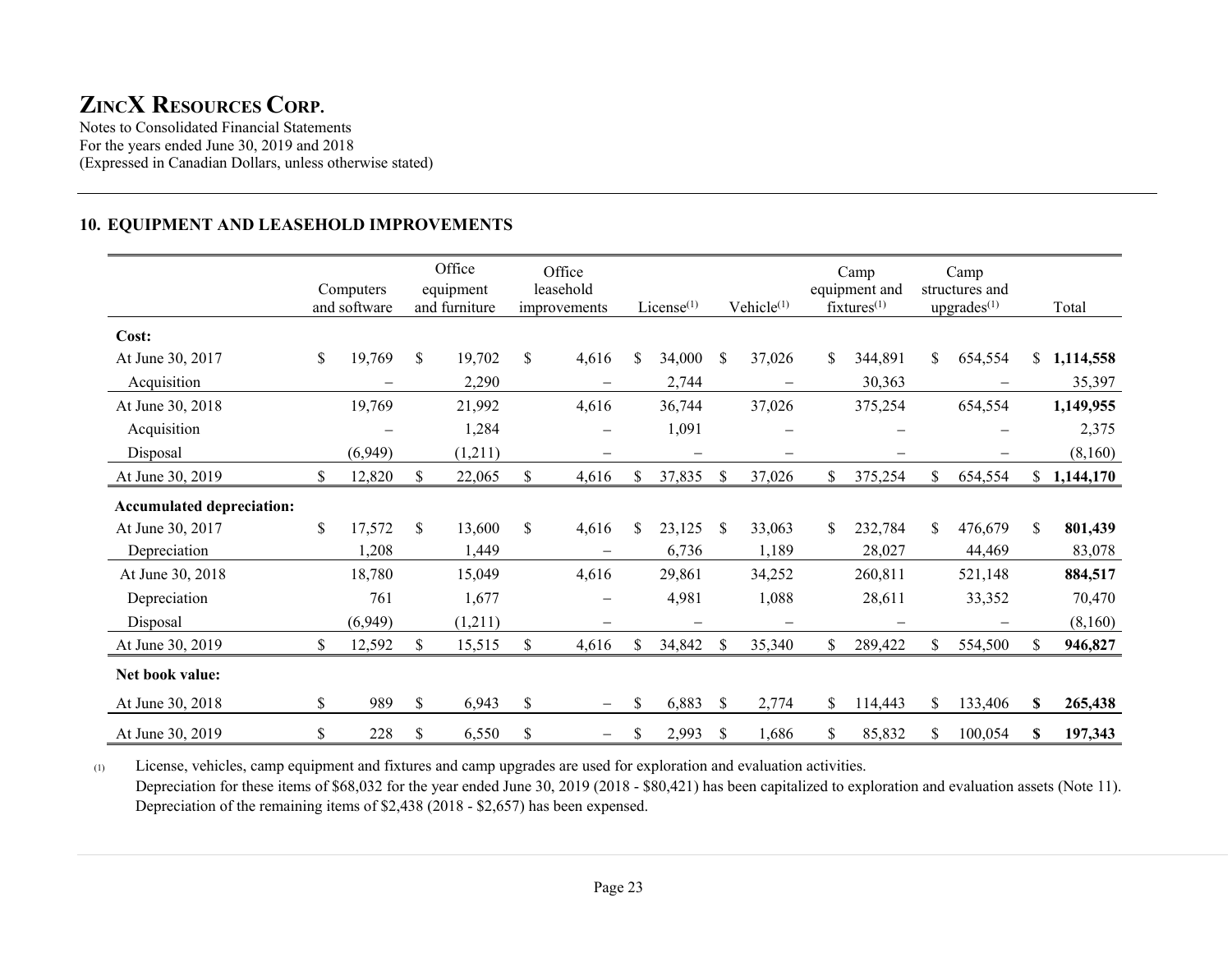Notes to Consolidated Financial Statements For the years ended June 30, 2019 and 2018 (Expressed in Canadian Dollars, unless otherwise stated)

# **11. EXPLORATION AND EVALUATION ASSETS**

Title to exploration and evaluation assets involves certain inherent risks due to the difficulties of determining the validity of certain claims as well as the potential for problems arising from the frequently ambiguous conveyancing history characteristic of many resource claims. The Company has investigated title to all of its exploration and evaluation assets and, to the best of its knowledge, title to all of its claims are in good standing.

# **Akie Property, British Columbia**

The Akie property is the Company's flagship exploration project and is host to the Cardiac Creek SEDEX Zn-Pb-Ag deposit. The Company owns a 100% interest in the Akie property, which resulted from Company expenditures and the acquisition of Ecstall Mining Corporation.

### **Kechika Regional project, British Columbia**

The Kechika Regional project, represented by a series of contiguous property blocks including Pie and Mt. Alcock, extends northwest from the Akie property. The Company owns a 100% interest in these properties, which were acquired during fiscal 2007 and 2008, including the acquisition of Ecstall. The interest in the Mt. Alcock property is subject to a 1.0 % net smelter royalty.

In September 2013, the Company entered into an option agreement (the "Agreement') with Teck Resources Limited ("Teck") pursuant to which Teck can acquire up to a 70% interest in the Company's Pie, Cirque East and Yuen properties (the "Property"), three of the 10 regional properties that make up the Kechika Regional Project.

The Agreement outlined two options (the "Options") that are subject to certain expenditure requirements as outlined below:

Under the first Option, Teck can earn an undivided 51% interest in and to the Property by incurring a cumulative aggregate of \$3,500,000 in exploration expenditures on the Property on or before December 31, 2017 (extended from September 30, 2017), with \$500,000 in exploration expenditures to be completed on or before September 30, 2014 (incurred) and \$1,295,000 (amended from \$1,500,000 and incurred) in cumulative exploration expenditures to be completed on or before December 31, 2015 (extended from September 30, 2015).

Under the second Option, Teck may elect to acquire an additional 19% interest in the Property for a total of 70% by incurring an additional \$5,000,000 in exploration expenditures (for a total aggregate of \$8,500,000 in exploration expenditures) on the Property on or before September 30, 2019.

Teck and Korea Zinc earned a 51% interest in the Property in December 2017 by incurring cumulative aggregate exploration expenditures of \$3,054,402 on the Pie Property since September 2013 and making a cash payment of \$445,598 to the Company for the shortfall of the required expenditures. The carrying value of the optioned property has been reduced by the amount of the cash consideration received from Teck.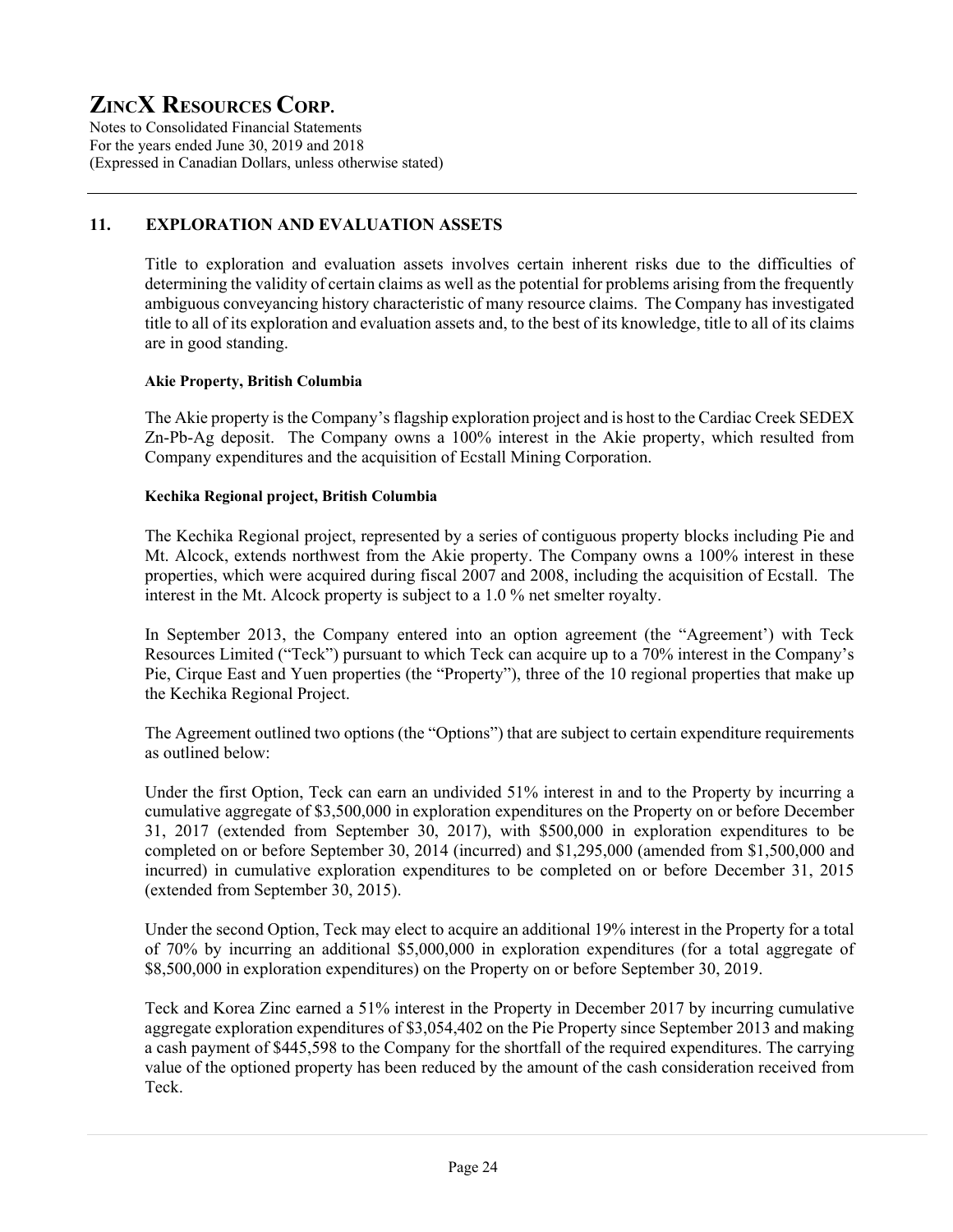Notes to Consolidated Financial Statements For the years ended June 30, 2019 and 2018 (Expressed in Canadian Dollars, unless otherwise stated)

### **11. EXPLORATION AND EVALUATION ASSETS** (cont'd)

In January 2018, Teck and Korea Zinc informed the Company that they will not be proceeding with the Second Option to earn an additional 19% interest in the Property. According to the terms of the Agreement, the parties will continue exploration of the Property under a Joint Venture arrangement on the 49%-51% basis, with Teck acting as the operator. There were no exploration programs conducted on the Property during the year ended June 30, 2019.

Summary of exploration expenditures incurred on various properties:

|                                                                                                                                                                                                                                                                       |              | <b>Akie Property</b>                                                                              |                           | Kechika Regional                  |                           | <b>Total</b>                                                                                                    |
|-----------------------------------------------------------------------------------------------------------------------------------------------------------------------------------------------------------------------------------------------------------------------|--------------|---------------------------------------------------------------------------------------------------|---------------------------|-----------------------------------|---------------------------|-----------------------------------------------------------------------------------------------------------------|
| <b>Acquisition Costs:</b><br><b>Balance, June 30, 2017</b><br>Cash in lieu of expenditures                                                                                                                                                                            | \$           | 24,165,241                                                                                        | \$                        | 336,785<br>(144, 017)             | $\mathbf S$               | 24,502,026<br>(144, 017)                                                                                        |
| Balance, June 30, 2018 and 2019                                                                                                                                                                                                                                       | \$           | 24,165,241                                                                                        | \$                        | 192,768                           | \$                        | 24,358,009                                                                                                      |
| Deferred exploration costs:                                                                                                                                                                                                                                           |              |                                                                                                   |                           |                                   |                           |                                                                                                                 |
| Balance, June 30, 2017<br>Camp equipment, depreciation<br>Drilling<br>Geology<br>Metallurgical testing<br>Preliminary Economic Assessment<br>Road repair<br>Community consultations<br>Environmental studies and permit<br>compliance<br>Cash in lieu of expenditures | $\mathbb{S}$ | 41,626,608<br>80,421<br>1,910,488<br>114,832<br>133,394<br>290,609<br>75,104<br>221,687<br>62,334 | \$                        | 4,642,426<br>13,601<br>(301, 581) | $\mathbf s$               | 46,269,034<br>80,421<br>1,910,488<br>128,433<br>133,394<br>290,609<br>75,104<br>221,687<br>62,334<br>(301, 581) |
| METC recovered                                                                                                                                                                                                                                                        |              | (159, 876)                                                                                        |                           |                                   |                           | (159, 876)                                                                                                      |
| Balance, June 30, 2018<br>Camp equipment, depreciation<br>Drilling<br>Geology<br>Geophysics<br>Preliminary Economic Assessment<br>Community consultations<br>Environmental studies and permit<br>compliance                                                           |              | 44,355,601<br>68,032<br>1,362,020<br>112,836<br>29,524<br>151,562<br>42,939                       |                           | 4,354,446<br>13,579               |                           | 48,710,047<br>68,032<br>1,362,020<br>112,836<br>13,579<br>29,524<br>151,562<br>42,939                           |
| Balance, June 30, 2019                                                                                                                                                                                                                                                | \$           | 46,122,514                                                                                        | \$                        | 4,368,025                         | \$                        | 50,490,539                                                                                                      |
| <b>Total, June 30, 2018</b>                                                                                                                                                                                                                                           | \$           | 68,520,842                                                                                        | $\mathbf S$               | 4,547,214                         | $\boldsymbol{\mathsf{S}}$ | 73,068,056                                                                                                      |
| <b>Total, June 30, 2019</b>                                                                                                                                                                                                                                           | \$           | 70,287,755                                                                                        | $\boldsymbol{\mathsf{S}}$ | 4,560,793                         | $\boldsymbol{\mathsf{S}}$ | 74,848,548                                                                                                      |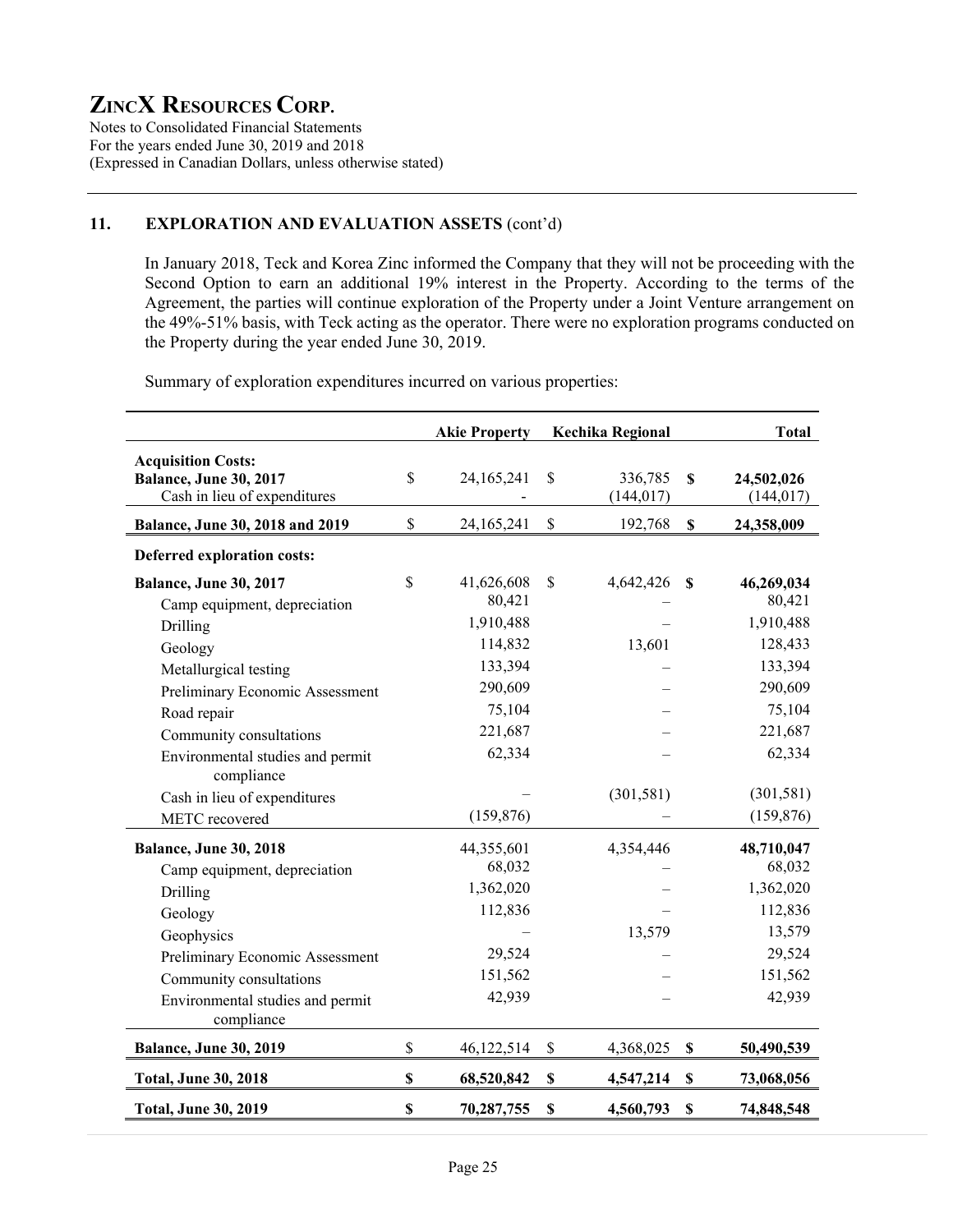Notes to Consolidated Financial Statements For the years ended June 30, 2019 and 2018 (Expressed in Canadian Dollars, unless otherwise stated)

# **11. EXPLORATION AND EVALUATION ASSETS** (cont'd)

The Company applies for the 20% British Columbia METC and the enhanced tax credit of an additional 10% for Mountain Pine Beetle affected areas, on qualified mining exploration costs incurred. During the year ended June 30, 2019, the Company received BC METC of \$Nil (2018 - \$159,876) for its fiscal 2016 and 2017 exploration expenditures above the amounts renounced under its flow-through commitments.

# **12. CAPITAL STOCK AND RESERVES**

# **(a) Authorized**

Unlimited common shares without par value

### **(b) Issued and outstanding**

During the year ended June 30, 2019, the Company's equity transactions were as follows:

(i) the Company completed two consecutive flow-through private placements of aggregate 3,568,692 flow-through shares at a price of \$0.39 per share for aggregate gross proceeds of \$1,391,790. The Company paid cash finder's fees of \$63,896 and incurred regulatory filing fees of \$10,213 in connection with the private placements.

A flow-through premium liability of \$360,166 was recorded in connection with these private placements, which was calculated based on an estimated premium of approximately \$0.10 per flow-through share issued (Note 9);

- (ii) 142,500 common shares were issued pursuant to the exercise of 142,500 stock options at an average price of \$0.25 per share for total proceeds of \$36,025. In addition, a reallocation of \$48,820 from reserves to capital stock was recorded on the exercise of these options. This amount constitutes the fair value of options recorded at the original grant date;
- (iii) 220,000 share purchase warrants issued under the December 2016 private placement were exercised at a price of \$0.55 per share for total proceeds of \$121,000;
- (iv) the Company received TSX-V approval for its new Normal Course Issuer Bid ("NCIB") application to purchase at market price up to 8,287,534 common shares, being approximately 5% of the Company's issued and outstanding common shares, through the facilities of the TSX-V. The bid was open from August 1, 2018 to July 31, 2019. There were no shares repurchased under the NCIB during the year ended June 30, 2019; and
- (v) The Company cancelled and returned to its treasury 781,500 common shares of the Company that were repurchased under the NCIB in fiscal 2018. Upon the cancellation, \$475,540 was recorded as a reduction to capital stock for the assigned value of the shares, and \$262,959 was allocated to reserves;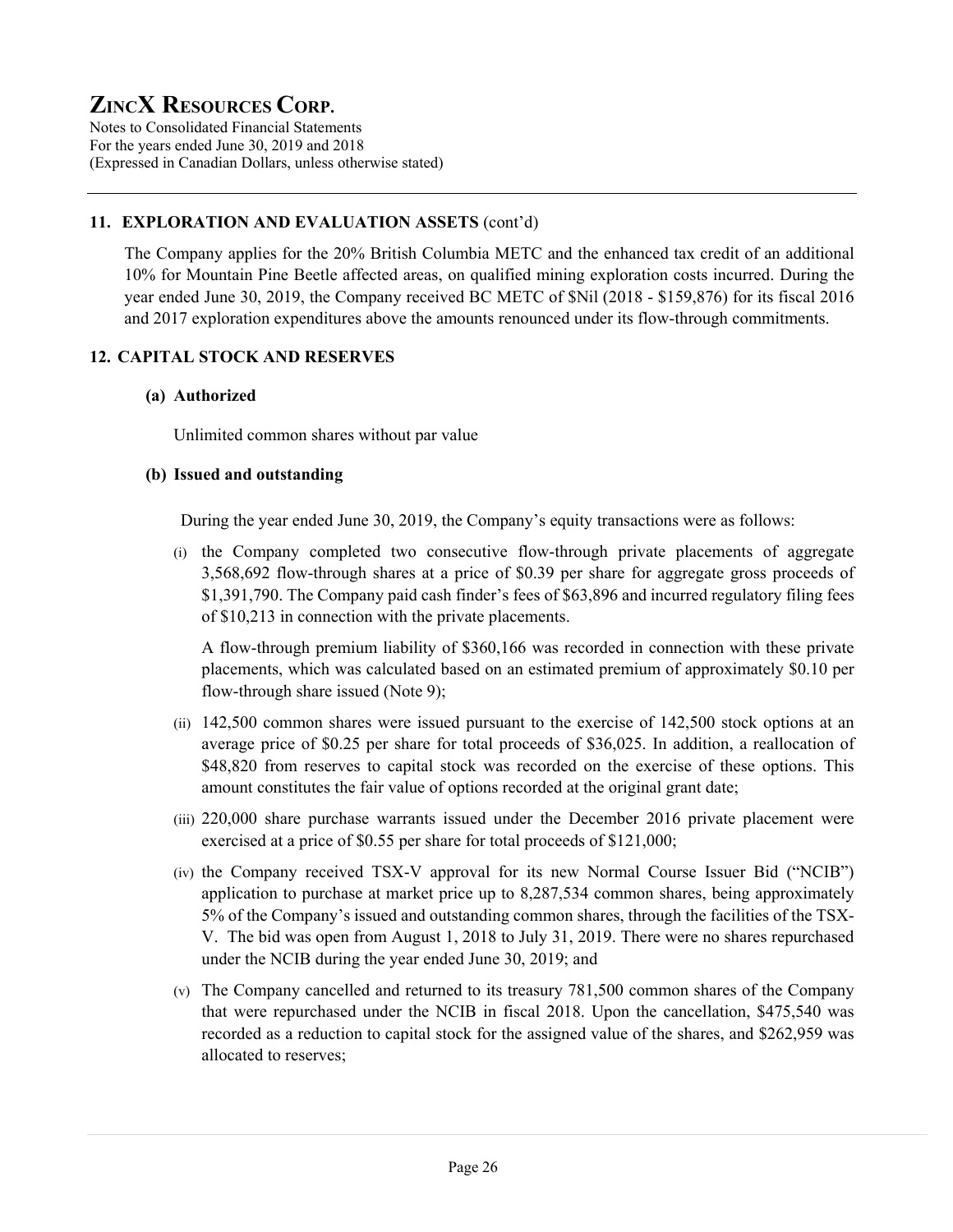Notes to Consolidated Financial Statements For the years ended June 30, 2019 and 2018 (Expressed in Canadian Dollars, unless otherwise stated)

# **12. CAPITAL STOCK AND RESERVES** (cont'd)

### **(b) Issued and outstanding** (cont'd)

During the year ended June 30, 2018, the Company completed the following equity transactions:

- (vi) On November 3, 2017, the Company completed a flow-through private placement of 4,112,900 flow-through shares at a price of \$0.37 per share for gross proceeds of \$1,521,773. The Company paid aggregate cash finders' fees of \$91,306 and incurred regulatory filing fees, legal fees and other expenses of \$9,597 in connection with the private placement. A flow-through premium liability of \$304,355 was recorded in connection with this private placement, which was calculated based on an estimated premium of approximately \$0.07 per flow-through share issued (Note 9);
- (vii) 60,000 common shares were issued pursuant to the exercise of 60,000 stock options at a price of \$0.23 per share for total proceeds of \$13,800. In addition, a reallocation of \$53,982 from reserves to capital stock was recorded on the exercise of these options. This amount constitutes the fair value of options recorded at the original grant date;
- (viii)The Company received the TSX-V approval for the renewal of its NCIB application to purchase at market price up to 8,152,189 common shares, being approximately 5% of the Company's issued and outstanding common shares, through the facilities of the TSX-V. The bid was open from August 1, 2017 to July 31, 2018. In fiscal 2018, the Company repurchased 1,828,500 of its common shares under the renewed NCIB for total consideration of \$527,567 at a weighted average price of \$0.29 per share; and
- (ix) 1,611,000 common shares repurchased under the NCIB were cancelled and returned to the Company's treasury in fiscal 2018. Upon the cancellation, \$1,012,627 was recorded as a reduction to capital stock for the assigned value of the shares, and \$513,260 was allocated to reserves.

#### **(c) Share options**

 The Company has adopted a 20% fixed share option plan whereby the Company has reserved 20,557,283 common shares under the plan. The term of any options granted under the plan is fixed by the Board of Directors and may not exceed ten years from date of grant. At its Annual General and Special Meeting held on January 17, 2019, the shareholders of the Company approved the Amended and Restated Stock Option Plan, under which the maximum number of common shares of the Company reserved for issuance under the plan was increased to 33,774,275 or 20% of the issued and outstanding common shares as at December 13, 2018.

The number of options granted to a consultant in a 12 month period must not exceed 2% of the issued shares of the Issuer from the date of grant. Options issued to consultants performing investor relations activities must vest in stages over 12 months with no more than 1/4 of the options vesting in any three month period. Share options granted to directors, officers and employees of the Company vest immediately.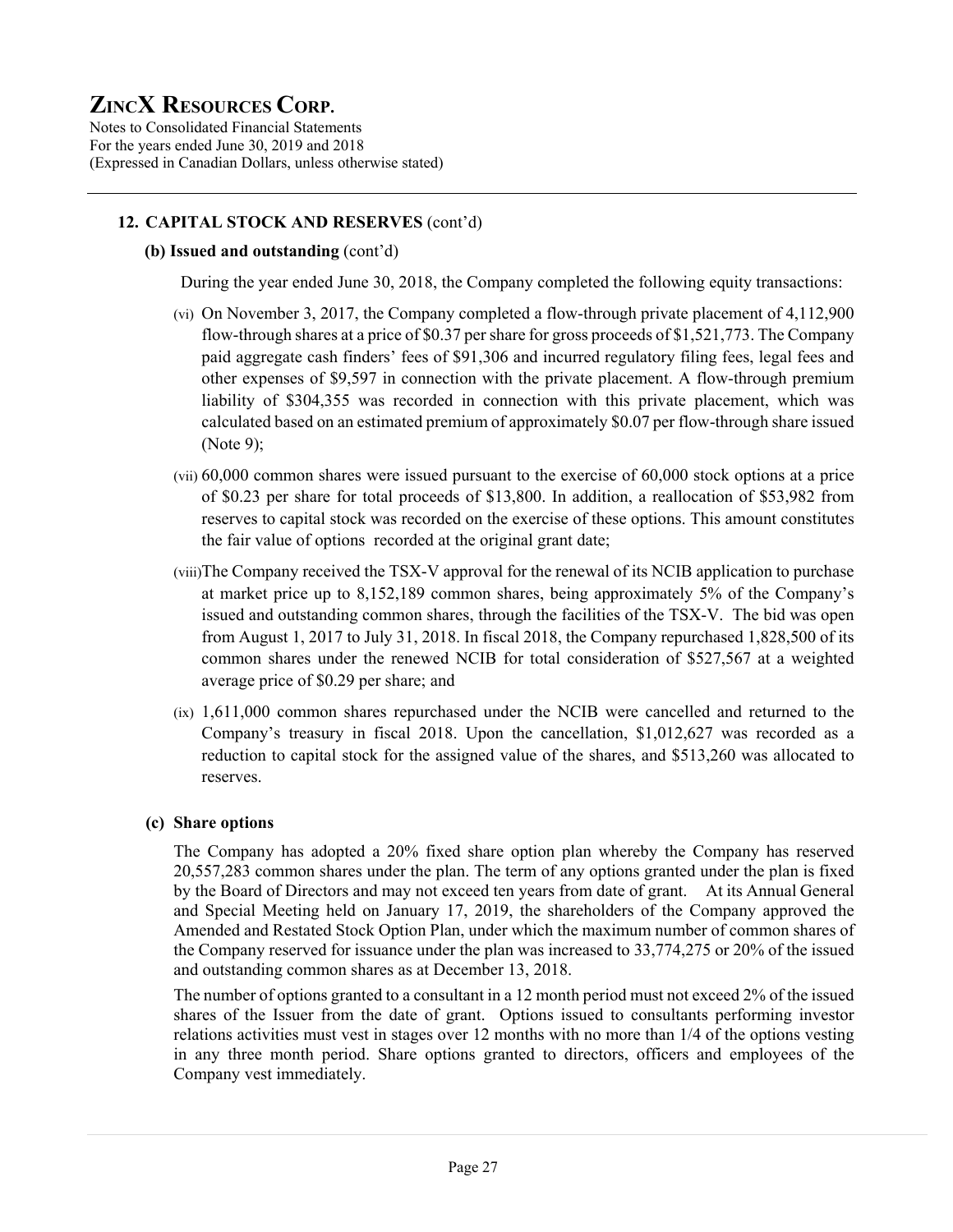Notes to Consolidated Financial Statements For the years ended June 30, 2019 and 2018 (Expressed in Canadian Dollars, unless otherwise stated)

# **12. CAPITAL STOCK AND RESERVES** (cont'd)

### (c) **Share options** (cont'd)

Share option transactions are summarized as follows:

|                             | Options     | Weighted Average      |
|-----------------------------|-------------|-----------------------|
|                             | Outstanding | <b>Exercise Price</b> |
| Outstanding, June 30, 2017  | 9,082,500   | \$0.34                |
| Granted                     | 1,380,000   | 0.30                  |
| Exercised                   | (60,000)    | 0.23                  |
| Cancelled/Forfeited         | (810,000)   | 0.56                  |
| Outstanding, June 30, 2018  | 9,592,500   | 0.32                  |
| Granted                     | 1,100,000   | 0.34                  |
| Exercised (Note 12 (b)(ii)) | (142,500)   | 0.25                  |
| Cancelled/Forfeited         | (380,000)   | 0.31                  |
| Outstanding, June 30, 2019  | 10,170,000  | S.<br>0.32            |

Share options outstanding and exercisable at June 30, 2019 are summarized as follows:

| Number of<br>Options | Exercise<br>Price |                    | Remaining<br>Life of Options | Number of Options<br>Exercisable |
|----------------------|-------------------|--------------------|------------------------------|----------------------------------|
|                      |                   | <b>Expiry Date</b> | (Years)                      |                                  |
| 50,000               | \$0.40            | October 9, 2019(*) | 0.28                         | 50,000                           |
| 240,000              | \$0.39            | January 3, 2020    | 0.51                         | 180,000                          |
| 25,000               | \$0.63            | January 15, 2020   | 0.55                         | 25,000                           |
| 545,000              | \$0.55            | November 24, 2020  | 1.41                         | 545,000                          |
| 5,000                | \$0.23            | November 24, 2020  | 1.41                         | 5,000                            |
| 600,000              | \$0.35            | June 16, 2021      | 1.96                         | 600,000                          |
| 75,000               | \$ 0.40           | November 2, 2021   | 2.35                         | 75,000                           |
| 1,290,000            | \$0.39            | December 27, 2023  | 4.50                         | 1,290,000                        |
| 3,680,000            | \$0.23            | April 10, 2025     | 5.78                         | 3,680,000                        |
| 850,000              | \$0.33            | July 3, 2026       | 7.01                         | 850,000                          |
| 1,440,000            | \$ 0.40           | September 13, 2026 | 7.21                         | 1,440,000                        |
| 1,370,000            | \$ 0.30           | February 9, 2028   | 8.62                         | 1,370,000                        |
| 10,170,000           | \$0.32            |                    | 5.66                         | 10,110,000                       |

\* Options expired unexercised subsequent to June 30, 2019.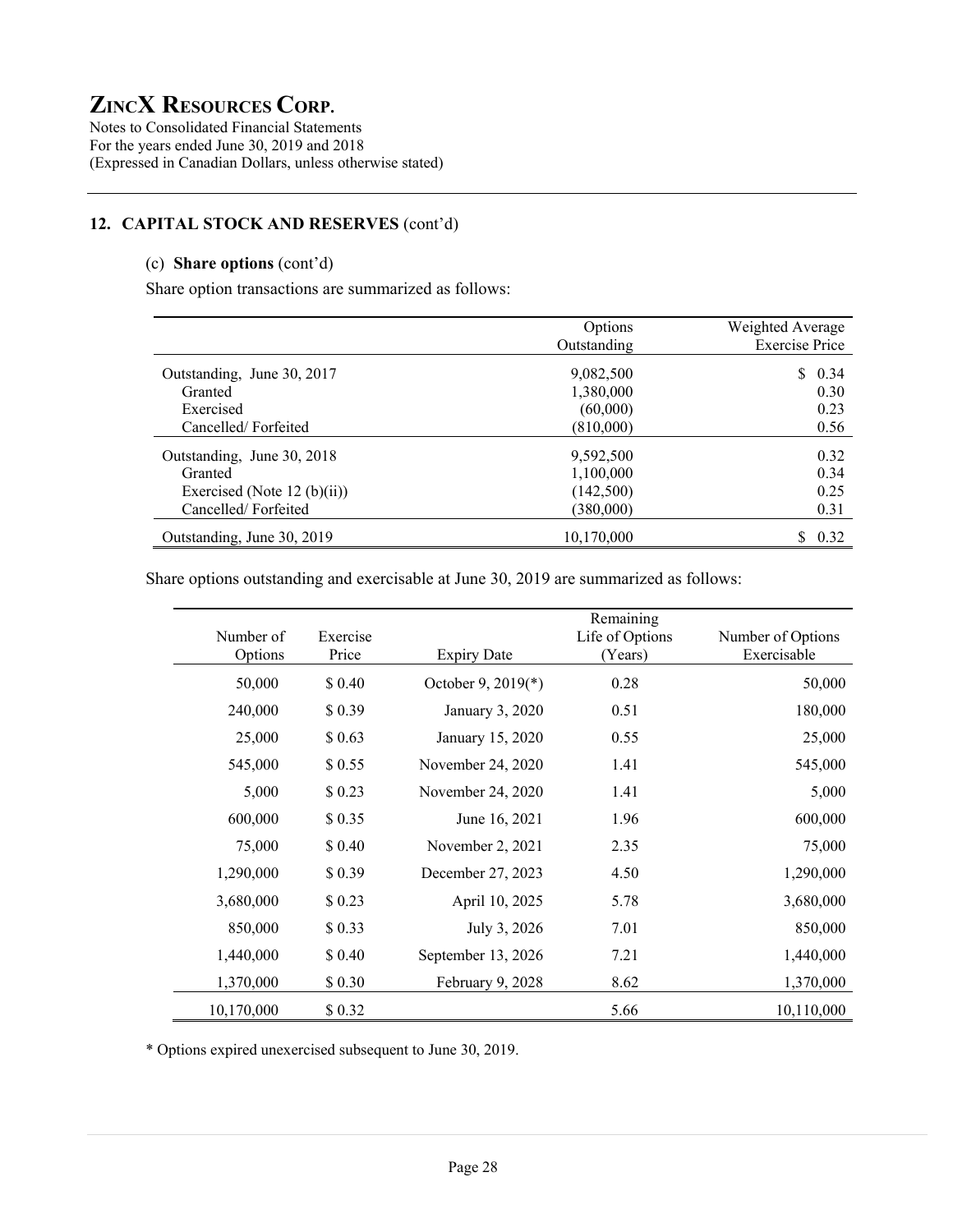Notes to Consolidated Financial Statements For the years ended June 30, 2019 and 2018 (Expressed in Canadian Dollars, unless otherwise stated)

# **12. CAPITAL STOCK AND RESERVES** (cont'd)

### (c) **Share options** (cont'd)

During the year ended June 30, 2019, the Company granted an aggregate of  $1,100,000$  (2018 – 1,380,000) share options to certain employees and consultants of the Company and recorded sharebased compensation expense of \$206,557 (2018– \$312,636) for the share options granted.

The Company uses the Black-Scholes option pricing model to calculate the fair value of stock options granted. The model requires management to make estimates, which are subjective and may not be representative of actual results. Changes in assumptions can materially affect estimates of fair values.

At the end of each reporting period, the Company recalculates the fair value of non-vested options granted to non-employees and records the adjustment to share-based compensation expense.

The following weighted average assumptions were used to estimate the following weighted average grant date fair values:

|                                        | 2019       | 2018      |
|----------------------------------------|------------|-----------|
| Number of options granted              | 1,100,000  | 1,380,000 |
| Risk free interest rate                | 2.07%      | 2.24%     |
| Expected dividend yield                | $0\%$      | $0\%$     |
| Stock price volatility                 | 62.89%     | 70.29%    |
| Expected life of options               | 6.58 years | 10 years  |
| Weighted average fair value of options | \$0.19     | \$ 0.22   |
| Forfeiture                             | $0\%$      | $0\%$     |

#### **(d) Warrants**

Share purchase warrants transactions are summarized as follows:

|                                  | Warrants<br>Outstanding | <b>Weighted Average</b><br><b>Exercise Price</b> |
|----------------------------------|-------------------------|--------------------------------------------------|
| Balance, June 30, 2017           | 4,707,250               | S<br>0.50                                        |
| Expired                          | (1,250,000)             | 0.40                                             |
| Balance, June 30, 2018           | 3,457,250               | 0.54                                             |
| Exercised (Note 12 (b) $(iii)$ ) | (220,000)               | 0.55                                             |
| Expired                          | (3,237,250)             | 0.55                                             |
| Balance, June 30, 2019           |                         | 0.00                                             |

There were no share purchase warrants outstanding as at June 30, 2019.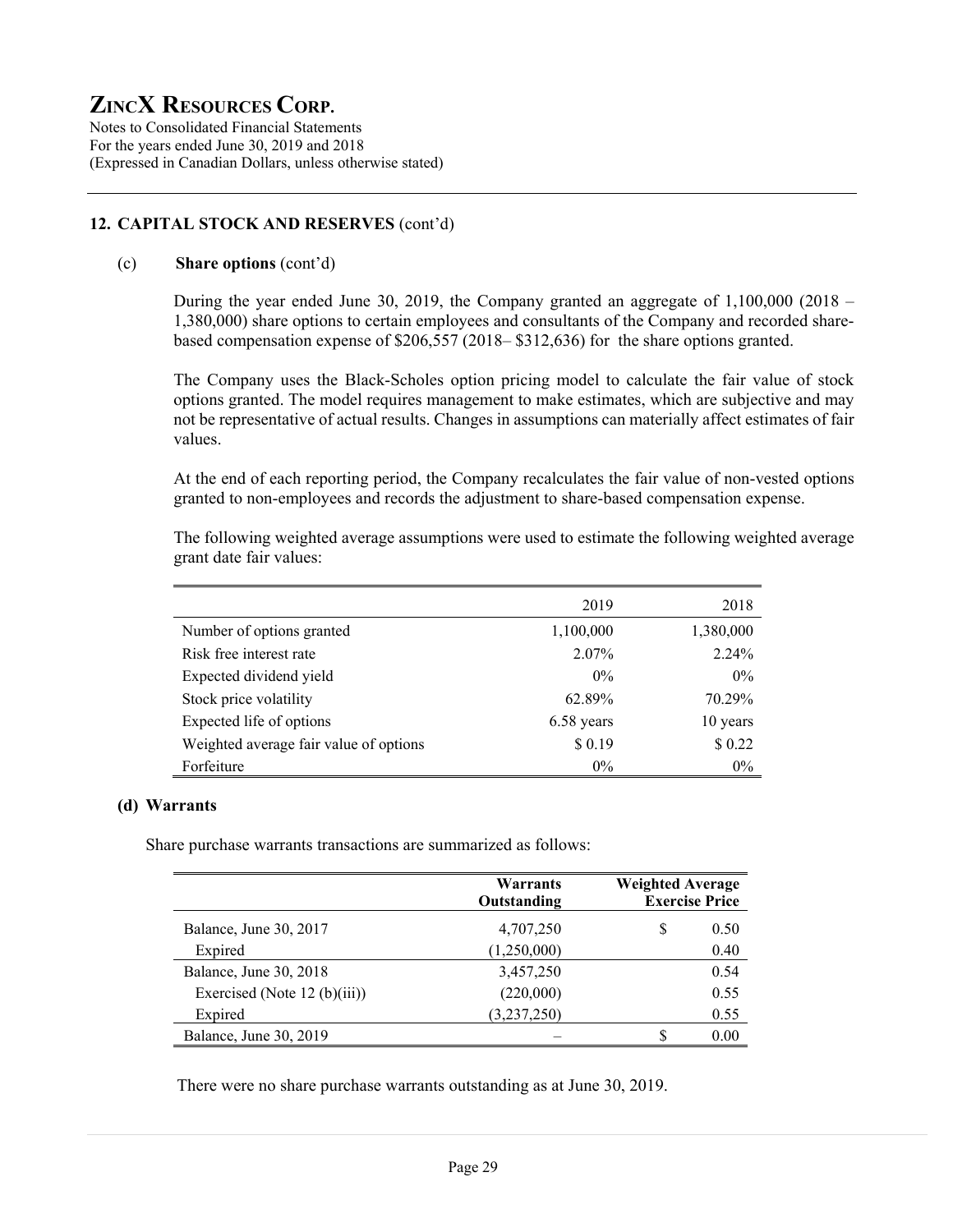Notes to Consolidated Financial Statements For the years ended June 30, 2019 and 2018 (Expressed in Canadian Dollars, unless otherwise stated)

# **12. CAPITAL STOCK AND RESERVES** (cont'd)

# **(e) Reserves**

|                                                    | Options and<br>agent<br>warrants | Finance<br>warrants | Treasury<br>shares | Total            |
|----------------------------------------------------|----------------------------------|---------------------|--------------------|------------------|
| Balance, June 30, 2017                             | 10,015,941<br>S.                 | \$2,204,276         | 1,480,661<br>S.    | \$13,700,878     |
| Exercise of options                                | (53,982)                         |                     |                    | (53,982)         |
| Share-based compensation                           | 312,636                          |                     |                    | 312,636          |
| Cancellation of treasury shares                    |                                  |                     | 513,260            | 513,260          |
| Balance, June 30, 2018                             | 10,274,595                       | 2,204,276           | 1,993,921          | 14,472,792       |
| Exercise of options (Note 12 (b)(ii))              | (48, 820)                        |                     |                    | (48, 820)        |
| Share-based compensation (Note<br>12(c)            | 206,557                          |                     |                    | 206,557          |
| Cancellation of treasury shares (Note<br>12(b)(v)) |                                  |                     | 262,959            | 262,959          |
| Balance, June 30, 2019                             | \$10,432,332                     | \$2.204,276         | 2,256,880<br>S.    | 14.893.488<br>S. |

# **13. INCOME TAXES**

A reconciliation of current income taxes at statutory rates with the reported taxes is as follows:

|                                                                                                                                                                                                |   | 2019                                                |   | 2018                                                 |
|------------------------------------------------------------------------------------------------------------------------------------------------------------------------------------------------|---|-----------------------------------------------------|---|------------------------------------------------------|
|                                                                                                                                                                                                |   |                                                     |   |                                                      |
| Net loss before income taxes                                                                                                                                                                   | S | (2,011,776)                                         | S | (2,189,017)                                          |
| Expected income tax recovery at statutory tax rates<br>Non-deductible expenditures and other items<br>Change in statuary rates and other<br>Impact of flow through shares<br>Share issue costs | S | (543,000)<br>80,000<br>7.000<br>420,000<br>(20,000) | S | (580,000)<br>90,000<br>40,000<br>483,000<br>(27,000) |
| Adjustment to prior years provision versus statuary returns and<br>expiry of non-capital losses                                                                                                |   | 51,000                                              |   | 4,000                                                |
| Total deferred tax expense (recovery)                                                                                                                                                          |   | (5,000)                                             | S | 10,000                                               |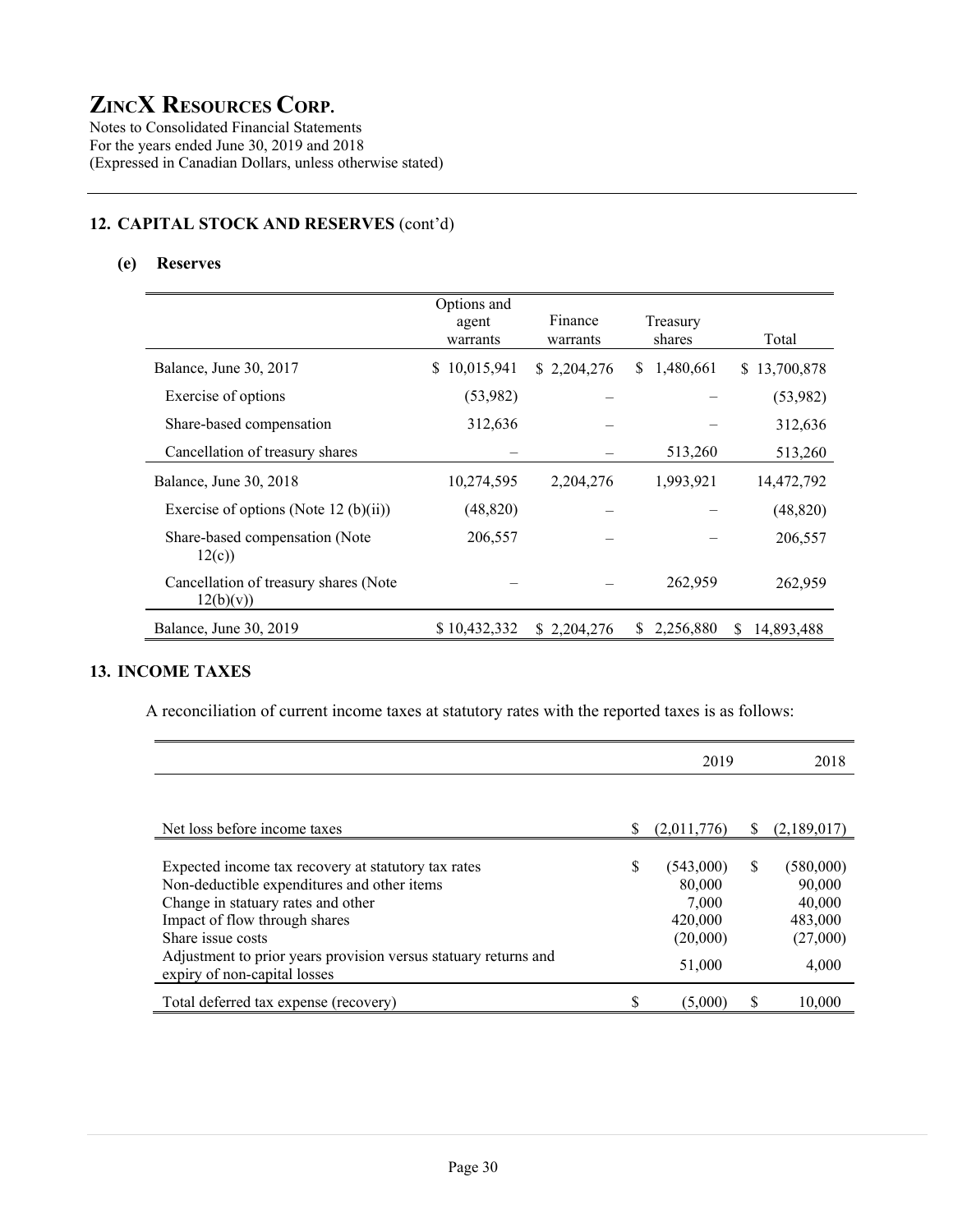Notes to Consolidated Financial Statements For the years ended June 30, 2019 and 2018 (Expressed in Canadian Dollars, unless otherwise stated)

# **13. INCOME TAXES** (cont'd)

Deferred tax expense (recovery) comprises the following:

|                                          | 2019         | 2018       |
|------------------------------------------|--------------|------------|
| Deferred tax expense on change in        |              |            |
| unrecognized deductible temporary        |              |            |
| differences and other                    | $(5,000)$ \$ | 10,000     |
| Deferred tax recovery on amortization of |              |            |
| flow-through premium liability           | (351, 174)   | (380, 034) |
| Total deferred tax recovery              | (356, 174)   | (370, 034) |

The significant components of the Company's deferred tax assets and liabilities are as follows:

| Deferred tax assets (liabilities)   |   | 2019        |   | 2017        |
|-------------------------------------|---|-------------|---|-------------|
|                                     |   |             |   |             |
| Exploration and evaluation assets   | S | (8,770,000) | S | (8,311,000) |
| Share issue costs                   |   | 72,000      |   | 87,000      |
| Allowable capital losses            |   | 241,000     |   | 227,000     |
| Non-capital losses                  |   | 6,058,000   |   | 5,614,000   |
| Property and equipment              |   | 271,000     |   | 252,000     |
| Marketable securities               |   | 3,000       |   | 1,000       |
| Investment tax credits              |   | 517,000     |   | 517,000     |
| Total deferred income tax liability |   | (1,608,000) | S | (1,613,000) |

Significant components of deductible and taxable temporary differences, unused tax losses and unused tax credits that have not been included on the statement of financial position are as follows:

|                                | 2019        | Expiry dates | 2018        | Expiry dates |
|--------------------------------|-------------|--------------|-------------|--------------|
| Non-capital loss carry forward | \$2,232,000 | 2026 to 2038 | \$2,232,000 | 2026 to 2038 |
| Capital assets                 | 32.000      | No expiry    | 32,000      | No expiry    |

During the year ended June 30, 2019, the Company issued a total of 3,568,692 (2018- 4,112,900) flowthrough common shares for gross proceeds of \$1,391,790 (2018 - \$1,521,773). The flow-through agreements require the Company to renounce certain deductions for Canadian exploration expenditures incurred on the Company's resource properties. The Company renounced 100% of the November-December 2018 subscriptions of \$1,391,790 to the flow-through shareholders under the "look-back rule" for the 2018 calendar year, and, as of June 30, 2019, spent \$458,773 on the eligible exploration expenditures with respect to this flow-through commitments.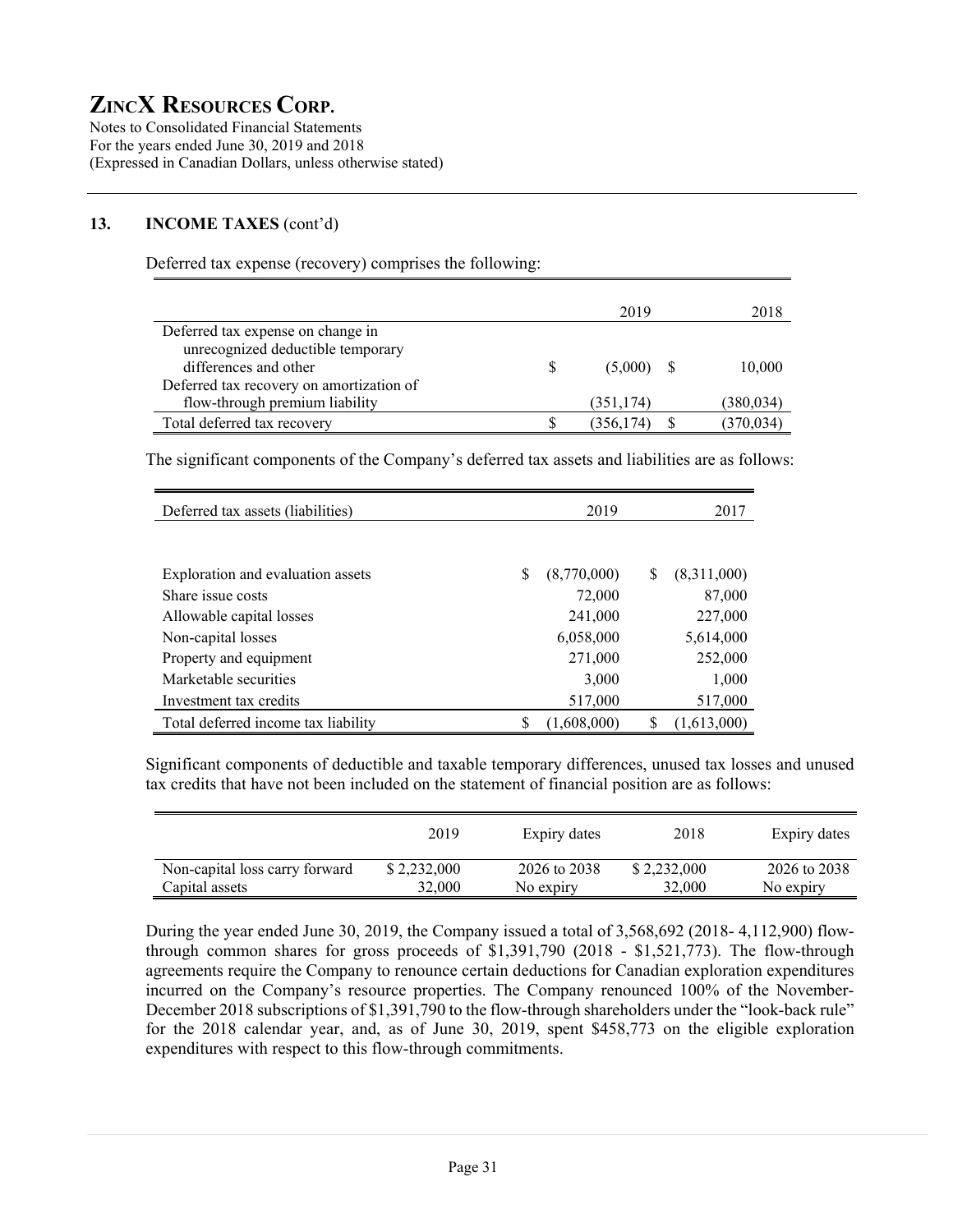Notes to Consolidated Financial Statements For the years ended June 30, 2019 and 2018 (Expressed in Canadian Dollars, unless otherwise stated)

# **14. SUPPLEMENTAL DISCLOSURE WITH RESPECT TO CASH FLOWS**

|                                          | 2019 | 2018 |
|------------------------------------------|------|------|
| Cash paid during the year for interest   |      |      |
| Cash paid during the year for income tax |      |      |

Significant non-cash transactions for the years ended June 30, 2019 and 2018 included:

- exploration and evaluation assets of \$380,385 (2018 \$301,570) in accounts payable;
- depreciation of camp equipment and upgrades of \$68,032 (2018 \$80,421) included in exploration and evaluation assets (Note 10);
- an allocation of \$360,166 (2018 \$304,355) from capital stock to flow-through premium liability on the issuance of the flow-through shares (Note 9);
- an allocation of \$48,820 (2018 \$53,982) from reserves to capital stock upon the exercise of stock options (Note  $12(b)(ii)$ );
- unrealized loss of \$15,275 (2018 \$Nil) on marketable securities due to changes in fair value recorded as fair value through profit and loss (Note 5);
- reduction in exploration and evaluation assets of \$Nil (2018 \$159,876) in METC recoverable (Note 11);
- unrealized gain of \$Nil (2018 \$2,350) on marketable securities due to changes in fair value, which was allocated to AOCL (Note 5); and
- reclassification of previously recognized unrealized gains (losses) on marketable securities of \$Nil ( 2018 - \$21,512) from AOCL to deficit (Note 5).

# **15. RELATED PARTY TRANSACTIONS**

Key management personnel includes persons having the authority and responsibility for planning, directing, and controlling the activities of the Company as a whole. Key management personnel comprise of the directors of the Company, executive and non-executive, and Vice President of Exploration.

The remuneration of the key management personnel during the years ended June 30, 2019 and 2018 were as follows:

|                                         |    | 2019    |    | 2018    |
|-----------------------------------------|----|---------|----|---------|
| Bonuses (iii)                           | \$ | 30,256  | S  | 42,084  |
| Consulting fees (iv)                    |    | 15,000  |    | 15,000  |
| Directors fees (ii)                     |    | 20,000  |    | 40,000  |
| Exploration and evaluation expenditures |    |         |    |         |
| (geological consulting) $(v)$           |    | 153,760 |    | 150,000 |
| Management fees (i)                     |    | 354,000 |    | 354,000 |
| Other employment benefits (vii)         |    | 30,625  |    | 29,335  |
| Share-based compensation (vi)           |    |         |    | 3,130   |
| Total                                   | S  | 603,641 | \$ | 633,549 |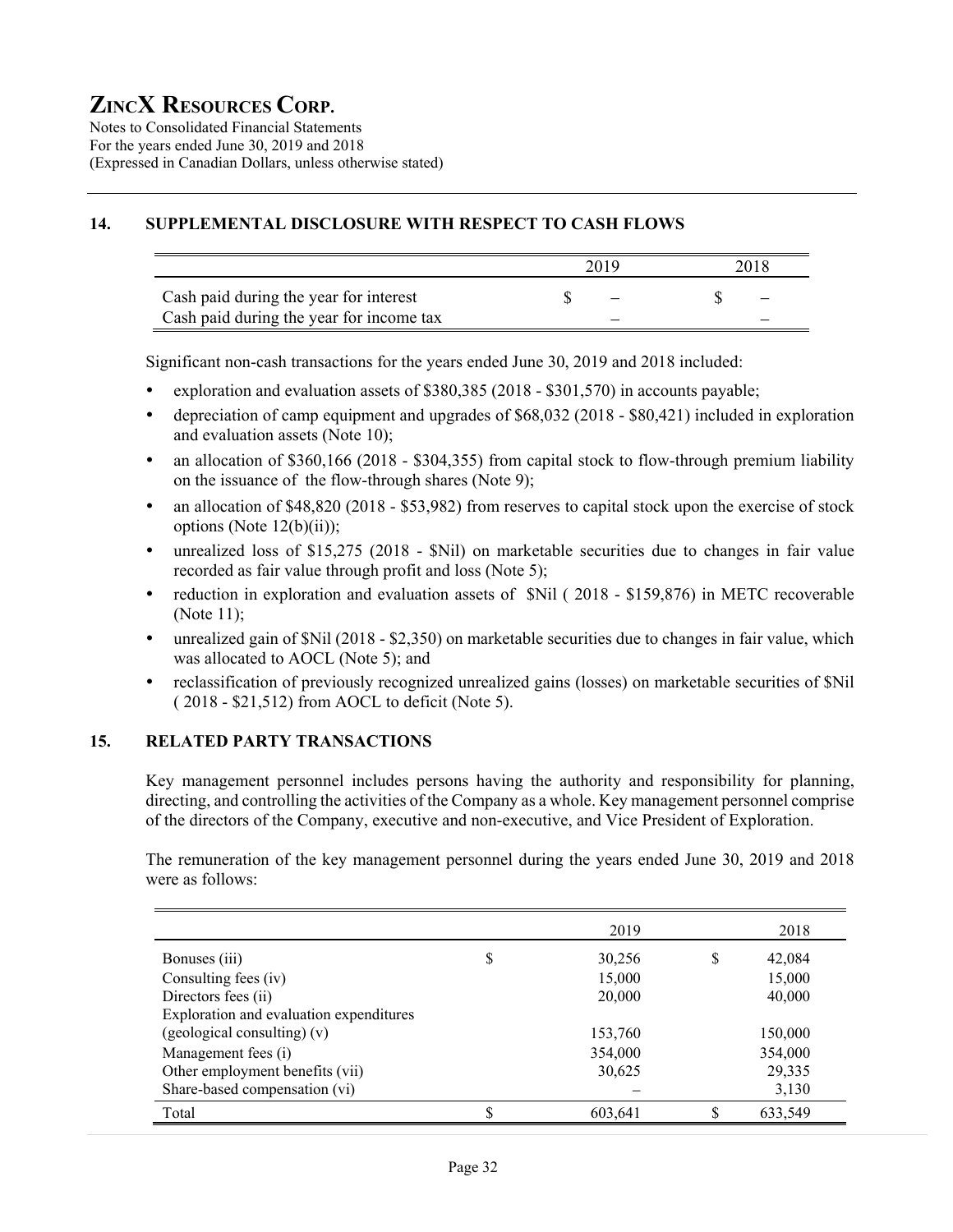Notes to Consolidated Financial Statements For the years ended June 30, 2019 and 2018 (Expressed in Canadian Dollars, unless otherwise stated)

# 15. **RELATED PARTY TRANSACTIONS** (cont'd)

Transactions with key management and other related party transactions:

(i) Pursuant to a management and administrative services agreement amended effective July 1, 2011 and May 1, 2014 with Varshney Capital Corp. ("VCC"), a company with two common directors, the Company agreed to pay monthly management and administrative fees of \$29,500 and \$5,000, respectively.

During the year ended June 30, 2019, the Company paid  $$354,000$  (2018 –  $$354,000$ ) for management fees and \$60,000 (2018 – \$60,000) for administrative fees to VCC;

- (ii) the Company paid \$20,000 (2018 \$40,000) in directors' fees to four directors of the Company;
- (iii) the Company paid bonuses of  $$30,256$  (2018  $$42,084$ ) to VCC;
- (iv) the Company paid \$15,000 (2018 \$15,000) for consulting fees to a company controlled by a director;
- (v) the Company paid or accrued exploration and evaluation costs of \$153,760 (2018 \$150,000) for geological consulting fees to a company owned by the VP of Exploration of the Company, of which \$137,860 (2018 - \$115,750) was capitalized as exploration and evaluation costs and \$15,900 (2018 - \$34,250) was expensed as consulting fees;
- (vi) share-based compensation is the fair value of share options that have been granted to directors and executive officers and the related compensation expense recognized over the vesting periods; and
- (vii) other employment benefits included life insurance and health benefits for the CEO and health benefits for the CFO of the Company.

# **16. COMMITMENTS**

On December 1, 2010, the Company entered into a sublease agreement with a company for a portion of the office premises located in Vancouver, BC for a period of 10 years, expiring November 30, 2020, in exchange for \$5,000 per month plus applicable taxes. The sublease agreement was amended effective April 1, 2015 to increase the monthly rent rate to \$7,500 per month plus tax.

The following table presents the projected amounts due under the agreement in future years:

| June 30, |         | 2019    |
|----------|---------|---------|
| 2020     | P       | 90,000  |
| 2021     |         | 37,500  |
| Total    | ¢<br>۰D | 127,500 |

Effective July 1, 2019, the Company adopted IFRS 16 and recognized a lease liability in relation to the office lease, which had previously been classified as an operating lease under the principles of IAS 17.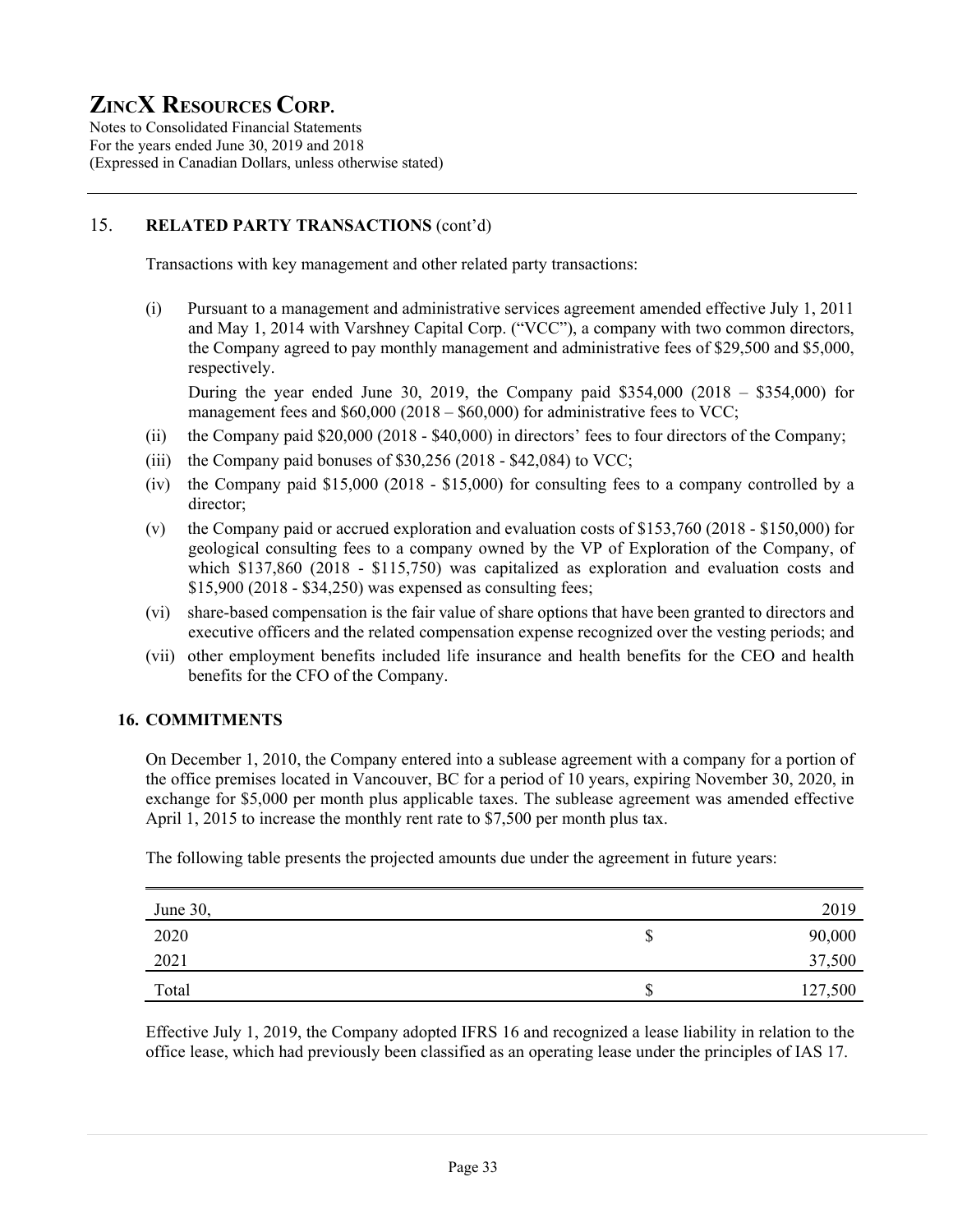Notes to Consolidated Financial Statements For the years ended June 30, 2019 and 2018 (Expressed in Canadian Dollars, unless otherwise stated)

# **17. CAPITAL MANAGEMENT**

The Company's objectives of capital management are intended to safeguard the entity's ability to support the Company's normal operating requirement on an ongoing basis, continue the development and exploration of its mineral properties, and support any expansionary plans. The Board of Directors does not establish quantitative return on capital criteria for management, but rather relies on the expertise of the Company's management to sustain future development of the business. The Company considers its capital to be equity.

The Company's operations are currently not generating positive cash flow; as such, the Company is dependent on external financing to fund its activities. In order to carry out potential expansion and to continue operations, and pay for administrative costs, the Company will spend its existing working capital, and raise additional amounts as needed. Companies in this stage typically rely upon equity and debt financing or joint venture partnerships to fund their operations. The current financial markets are very difficult and there is no certainty with respect to the Company's ability to raise capital. However, the Company feels that it has sufficient working capital to continue with planned activities.

Management reviews its capital management approach on an ongoing basis and believes that this approach, given the relative size of the Company, is reasonable. The Company's overall strategy with respect to capital risk management remained unchanged during the year ended June 30, 2019. The Company is not subject to any externally imposed capital requirements.

# **18. FINANCIAL INSTRUMENTS AND RISK MANAGEMENT**

Fair value estimates of financial instruments are made at a specific point in time, based on relevant information about financial markets and specific financial instruments. As these estimates are subjective in nature, involving uncertainties and matters of significant judgment, they cannot be determined with precision. Changes in assumptions can significantly affect estimated fair values.

Fair value hierarchy

The Company uses the following hierarchy for determining and disclosing the fair value of the financial instruments by valuation technique:

i) Level 1 – Applies to assets or liabilities for which there are quoted prices in active markets for identical assets or liabilities.

ii) Level 2 – Applies to assets or liabilities for which there are inputs other than quoted prices included in Level 1 that are observable for the asset or liability, either directly such as quoted prices for similar assets or liabilities in active markets or indirectly such as quoted prices for identical assets or liabilities in markets with insufficient volume or infrequent transactions.

iii) Level 3 – Applies to assets or liabilities for which there are unobservable market data.

Cash, investments, and marketable securities are carried at fair value using a level 1 fair value measurement. The carrying value of receivables, loan receivable and trade payables and accrued liabilities approximate their fair value because of the short-term nature of these instruments.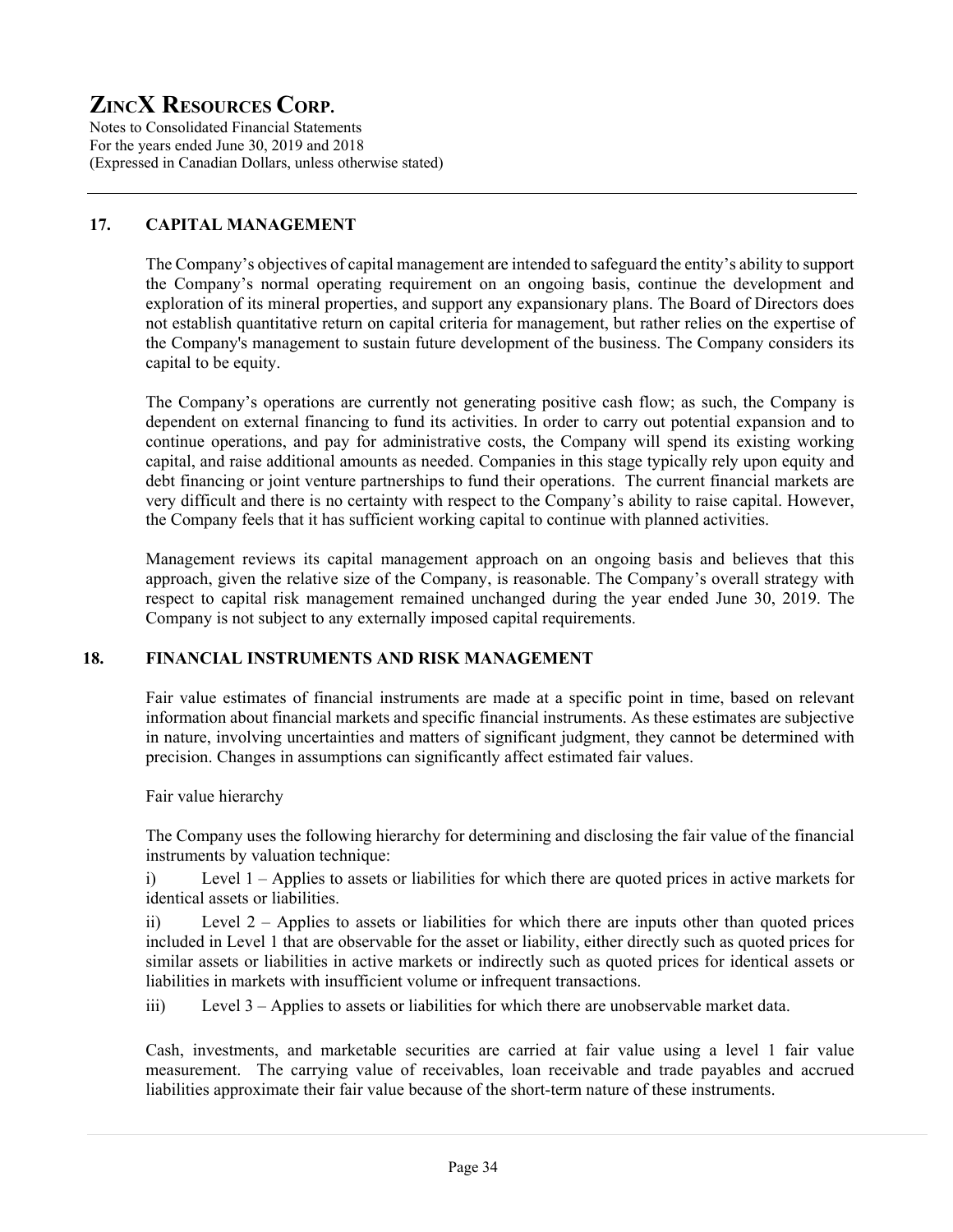Notes to Consolidated Financial Statements For the years ended June 30, 2019 and 2018 (Expressed in Canadian Dollars, unless otherwise stated)

# **18. FINANCIAL INSTRUMENTS AND RISK MANAGEMENT** (cont'd)

#### *Credit Risk*

Credit risk is the risk that one party to a financial instrument will fail to discharge an obligation and cause the other party to incur a financial loss. The Company's primary exposure to credit risk is on its bank deposits of \$802,671 and short-term investments in GICs of \$2,524,460. This risk is managed by using major Canadian banks that are high credit quality financial institutions as determined by rating agencies.

The Company's secondary exposure to credit risk is on its receivables. This risk is minimal as receivables consist primarily of refundable government sales taxes and interest accrued on GIC investments.

The Company is exposed to higher credit risk on its loan receivable with the amortized balance of \$128,466 (Note 4) as it is issued under unsecured promissory note. Based on the assessment of the credit risk on the loan, the Company recognized an impairment loss allowance on this amount.

#### *Liquidity Risk*

Liquidity risk arises through the excess of financial obligations over available financial assets due at any point in time. The Company's objective in managing liquidity risk is to maintain sufficient readily available reserves in order to meet its liquidity requirements at any point in time. The Company achieves this by maintaining sufficient cash and cash equivalents. As at June 30, 2019, the Company was holding cash deposits of \$802,671 to settle its current cash liabilities of \$483,840. Management believes it has sufficient funds to meet its current obligations as they become due and to fund its exploration projects and administrative costs.

#### *Market risk*

Market risk is the risk of loss that may arise from changes in market factors such as interest rates, foreign exchange rates, and commodity and equity prices. These fluctuations may be significant and the Company, has exposure to these risks.

#### *a. Interest Rate Risk*

The Company is exposed to interest rate risk as its bank treasury account and other assets earn interest income at variable rates. The effect of a 10% fluctuation in interest rates may result in an increase or decrease in net loss of \$803.

#### *b. Currency Risk*

The Company operates in Canada and is therefore not exposed to significant foreign exchange risk arising from transactions denominated in a foreign currency.

#### *c. Price risk*

The Company is exposed to price risk with respect to commodity and equity prices. Equity price risk is defined as the potential adverse impact on the Company's earnings due to movements in individual equity prices or general movements in the level of the stock market. Commodity price risk is defined as the potential adverse impact on earnings and economic value due to commodity price movements and volatilities. The Company closely monitors certain commodity prices, individual equity movements, and the stock market to determine the appropriate course of action to be taken by the Company.